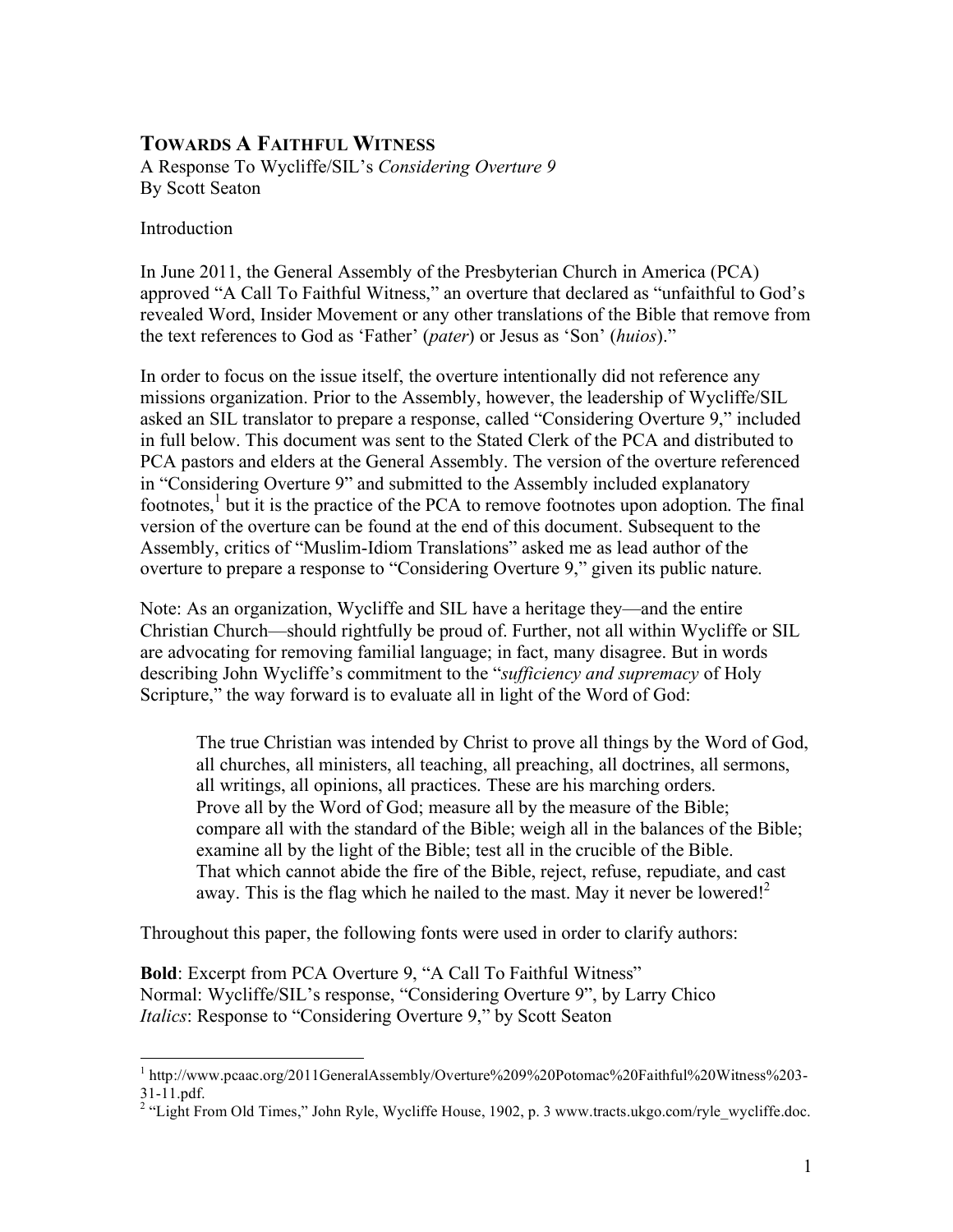## [Wycliffe:] CONSIDERING OVERTURE 9

The following was prepared by one scholar – an experienced translator, Scripture Use consultant, missiologist and academic with uncommon experience working in the Muslim world.

At the request of both Wycliffe and SIL leadership, he extracted the key claims and statements from the "Overture 9" proposal that has been put before the Presbyterian Church of America (PCA) upcoming General Assembly. Beneath each claim he compiled a response based on comments and feedback from translators and consultants directly involved in translation projects done for Muslim language communities.

At the conclusion he provided links to some resources for further reading on this topic.

## **"some groups have produced Bible translations that have replaced references to Jesus as 'Son' (***huios***) with terms such as 'Messiah' . . ."**

[Chico:] The scholars who are most aware of Bible translations that have been done for Muslim audiences are not aware of any approved Bible translations that systematically use the term "Messiah" for the term *huios tou theou* in Greek, nor are they aware of any that do not present and explain the Father-Son terminology of the original-language text. Consultants always insist that where a functional or non-familial alternative to the traditional translation for "Son" or "Father" is used, that the paratext (introductions, glossaries, articles and footnotes accompanying the Scripture text) explain this and provide the traditional rendering.

[Seaton:] *The central premise of the overture is this: there simply is no"functional alternative" for God's identity as Father, Son and Spirit. He exists eternally and ontologically as God the Father, Son and Spirit, and thus he reveals himself in those familial terms—not as metaphor, but as who he is in his person. To replace "Father" and "Son" with a "non-familial alternative" is to portray God as exactly that: non-familial. But 1 John 4:14 says, "We have seen and testify that the Father has sent the Son to be the Savior of the world." Thus, it is God as Father who sent God the Son. The Sonship of Jesus cannot be obscured; it is at the very heart of the gospel: Without the Son, there is no cross. Without the cross, there is no gospel.* 

*Regarding Wycliffe's response, several comments either misrepresent the overture or obfuscate the issue.* 

*First, Wycliffe says they do not know of approved Bible translations that systematically replace the phrase "huios tou theou" with "Messiah." The overture does not assert that. Instead, it says that some translations have replaced references*

- *for "Son" (huios), i.e. not specifically or exclusively the phrase "Son of God."*
- *with other terms "such as Messiah," i.e. "Messiah" is simply one example.*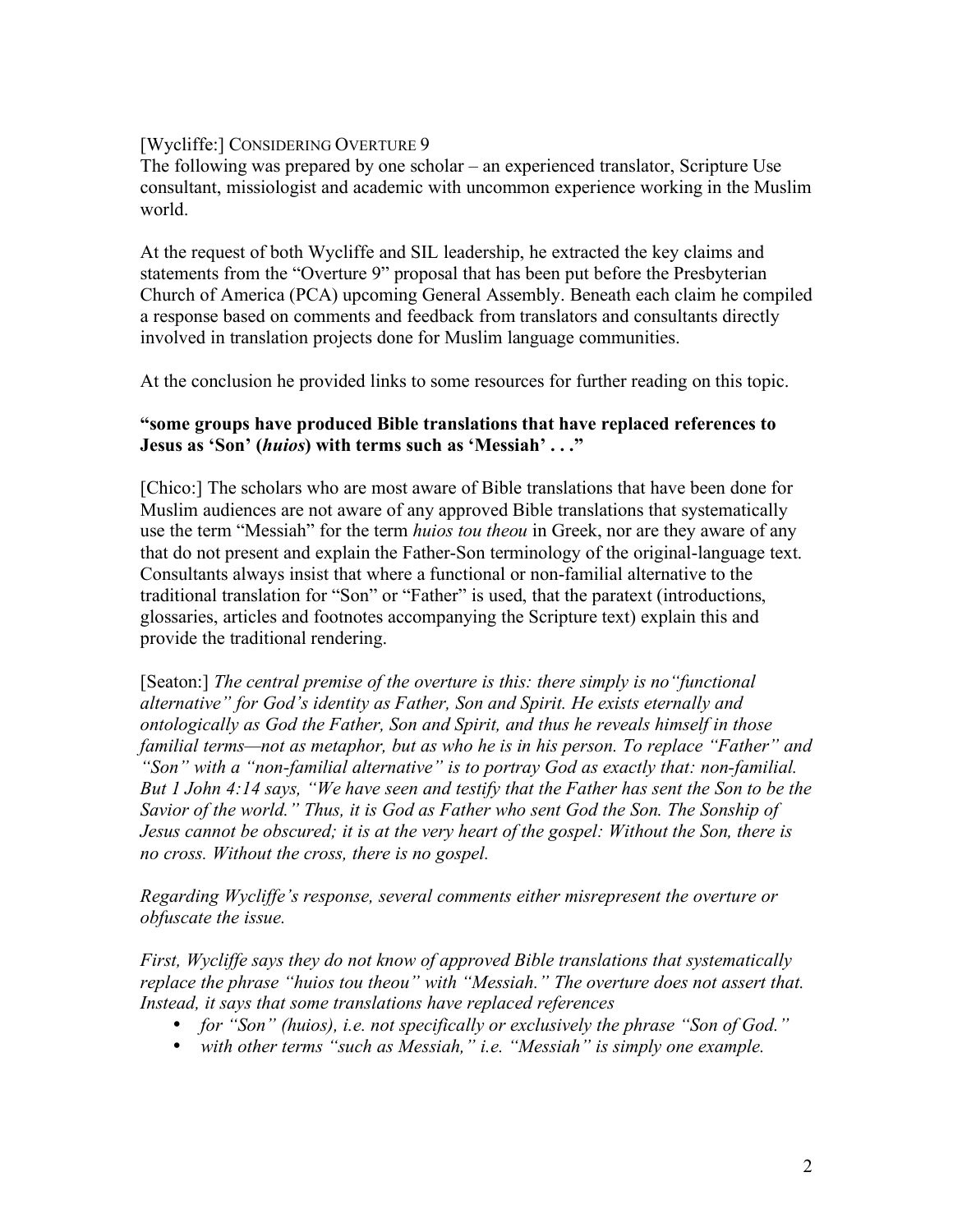*Thus, the overture never claims a "systematic," one-for-one replacement of "Son of God" with "Messiah," and its claims cannot be dismissed simply by saying "scholars" are unaware of translations that* "*systematically use the term 'Messiah' for the term 'huios tou theou.'" What the overture asserts is true. Translations indeed exist that replace references to Jesus as "Son" with terms such as "Messiah." For example, the 2005 Bangla translation of the "Injil Sharif" that was financed by Global Partners For Development explicitly replaced "Son" with "Messiah." Thus, in Mark 1:11, "And a voice came from heaven, "You are my beloved Son; with you I am well pleased," the word "Son" is replaced with "Messiah." The 2005 translation lacks the familial affirmation of God the Father to the Son at the outset of Jesus' ministry. "The Lives of the Prophets" ("Stories of the Prophets") produced by SIL, and "The True Meaning of the Gospel of Christ," produced in conjunction with an SIL advisor, similarly replace "Son" with other terms.* 

*Second, the overture never refers to such translations as being "approved"—simply that they exist. It would be easy to distance oneself from a translation by saying that it was not "approved" by whatever standard of approval was subjectively deemed necessary—and miss the main issue altogether. That is misleading. The main issue is that agencies are producing these translations at all. The added insult is that many supporters are unknowingly funding such projects due to lack of transparency.* 

*Third, Larry Chico confirms SIL's approved practice of removing familial language in the statement, "where functional or non-familial alternative to the traditional translation for 'Son' or 'Father' is used." This is deeply disturbing and would alarm most supporters. Moreover, this practice is not mitigated by saying that consultants "always insist" that explanations are given in the paratext when alternatives are used. This may be SIL's official position; however, the overture does not refer to the "insistence" of any particular Bible translation agency, but only to actual translation practices. But more importantly, the overture expressly rejects removal of familial language from the text itself. In other words, relegating familial language only to the paratext is not adequate for God's purposes of revelation. 2 Timothy 3:16 says that Scripture is "profitable for teaching, for reproof, for correction, and for training in righteousness." While paratext is helpful, as a pastor, I teach, reprove, correct and train from the text, not the footnotes. The text—not the paratext--should be considered authoritative, as God's words "breathed-out."*

*Fourth, appealing to the use of paratexts may satisfy some supporters, but it begs the question of what is actually written in the paratext. How do we know that the explanations are orthodox? If translators are willing to remove "Father" and "Son" from the text, who knows what kinds of explanations they may offer in the footnotes?*

*Finally, changing key terms such as "Father" and "Son" undermines the perceived credibility of the Bible. Removing familial language alters the actual meaning of the text and implies that translators are free to make whatever changes they deem necessary. Muslims have already been taught the Bible has been corrupted in transcription. Why should any Christian agency prove their claim?*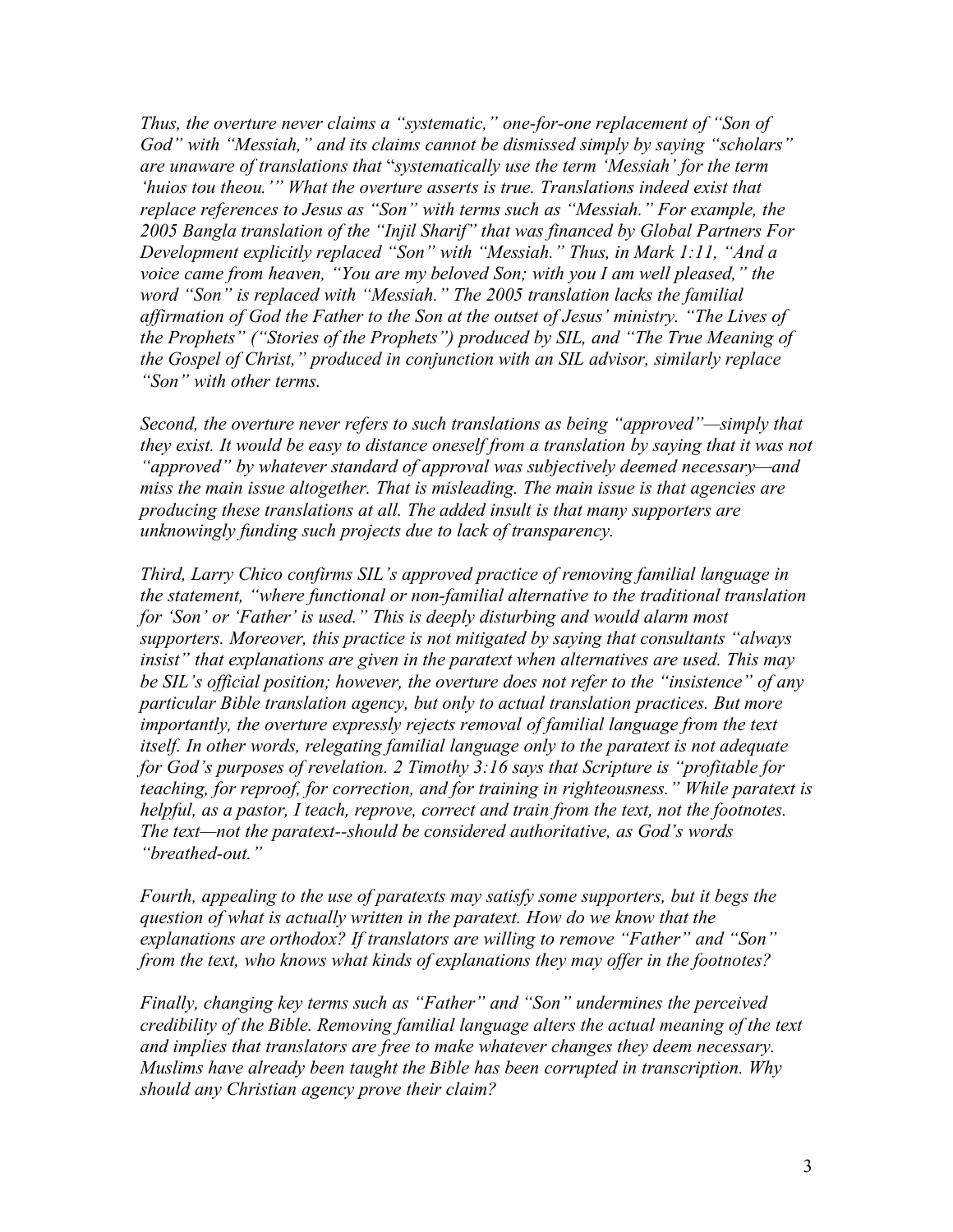#### **"some groups . . . have replaced references . . . in order to be more acceptable to Muslims"**

[Chico:] What Muslims find unacceptable about kinship terminology is not the theological meaning associated with it, but the sexual implications that they perceive in the phrases themselves. Professional Bible translation specialists and the local translators they work with are strongly committed to faithfully communicating the original meaning of the inspired Greek, Hebrew, and Aramaic sources, making them clear, natural and accurate. They work to communicate this meaning as fully and accurately as possible, using expressions native to the language rather than imports from other dialects and communities. They test draft translation passages with members of the target audience, using alternative wordings, to find out how each wording is understood by them. The local translators and leading believers then decide which terms and wordings should be used, based on the testing.

[Seaton:] *Every generation of the Church is given a sacred trust. As Paul says to the church in Thessalonica, "We have been approved by God to be entrusted with the gospel, so we speak, not to please man, but to please God who tests our hearts." (1 Thess 2:4). We also have been given a stewardship, to faithfully guard and proclaim the gospel. What we say cannot be determined by whether the audience is pleased by the message.* 

*Thus, the overture intentionally does not specify the reasons why Muslims find "Son" objectionable, because their reaction has no bearing on what God actually said. Determining whether the offense to Muslims is the sexual implication or the divine implication—or something else entirely—is not the focus of the overture and should not be the focus of a translation. Again, audience understanding is important in the challenging work of translation, but it cannot alter what God has revealed.* 

*Rather than focus on the nature of Muslims' objections, the overture simply declares that some groups have removed the term "Son" in order to make the translation more acceptable. As evidence, I referenced in the footnote the conversation I had with the translation advisor for Global Partners. I asked her why they replaced "Son" with "Messiah," and she said that Muslims cannot accept the idea that God could have a son. Her response was an interpretative, sociological answer, not a biblical, theological one. And her type of response seems shared by many translation consultants who support Muslim-Idiom Translations and advocates of Insider Movements.* 

*While objections of any sort cannot change God's revelation of himself as Father and Son, many missionaries and believers from Muslim backgrounds disagree with the premise that, "What Muslims find unacceptable about kinship terminology is not the theological meaning associated with it, but the sexual implications . . ." The experience of many serving in the Muslim world is that Muslims' primary objection to the term is not sexual but theological. "Son of God" indicates that God's nature exists in more than one person, and that he is immanent. This Scriptural teaching, affirmed by the historic and global Church, is offensive to the Islamic understanding of absolute monotheism and transcendence. The solution is not to remove God's own term for himself from the text,*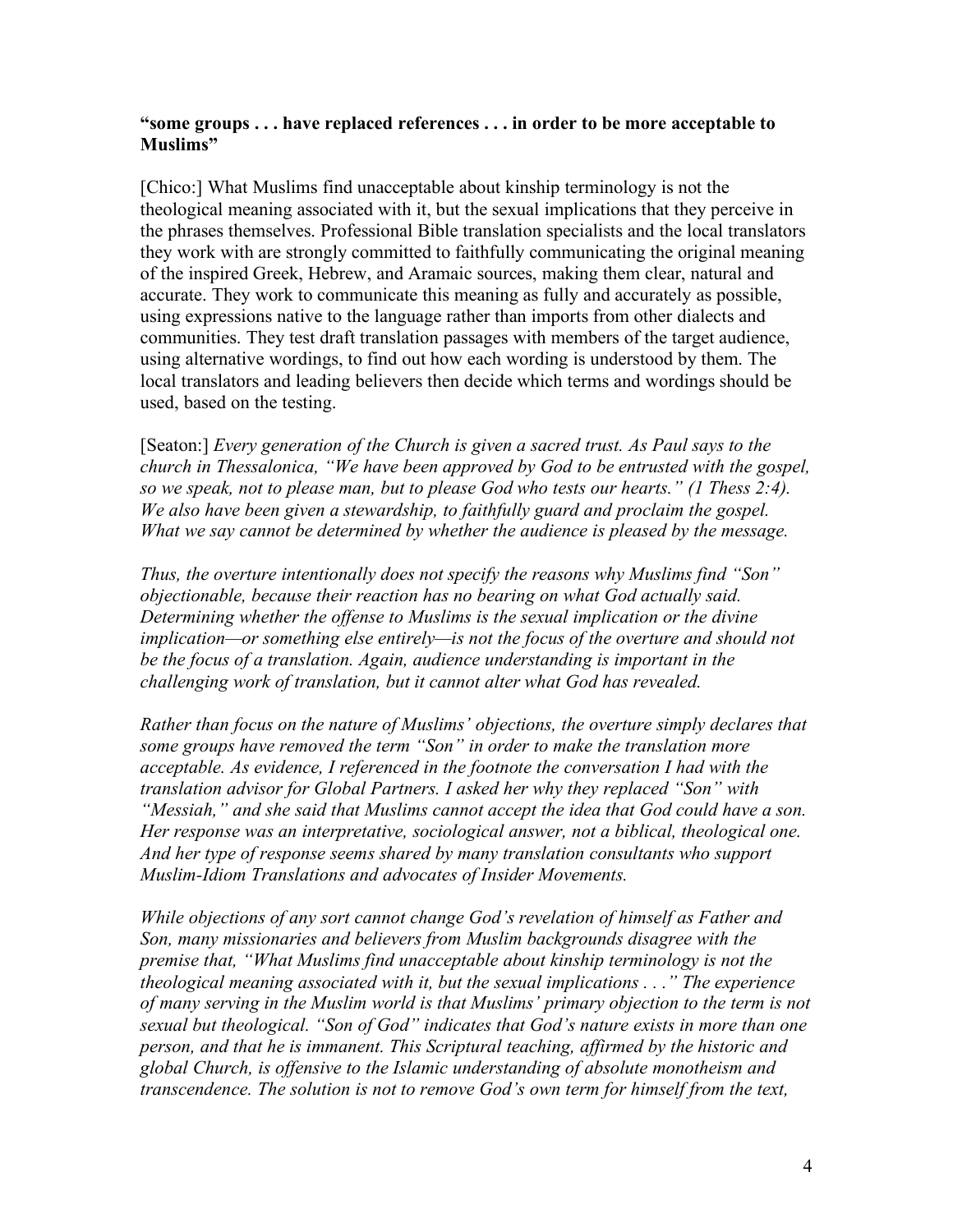*but to explain it in the paratext. Certainly, this explanation will take time. But the witness of tens of thousands of Muslims around the world who have come to faith in Jesus as the Son of God, is that the Holy Spirit indeed is able to speak to their hearts, too.* 

## **Footnote iii: It is implied that translations for Muslim audiences "alter primary doctrines such as the authority of Scripture, the Trinity, and the necessity of Christ's atonement."**

[Chico:] We have not seen that the translations in question provide any less evidence for the doctrine of the Trinity, the authority of Scripture, and the necessity of Christ's atonement.

Translators would be very concerned if this were the case, and would want to revise them, because they are concerned to accurately communicate Biblical truth. It is for this reason they choose to use language and explanations that accurately communicate what the Bible in its original languages teaches. Translators repeatedly test the translations with members of the audience to find out how they understand them, so they would know if the translation was not conveying biblical doctrine correctly.

[Seaton:] *When God says in Deuteronomy 4:2, "You shall not add to the word that I command you, nor take from it*," *it is because our doing so changes our understanding of God and his ways. Thus, on June 10, 2011, the Presbyterian Church in America overwhelmingly approved the overture, including its language that "such removals compromise doctrines of the Trinity, the person and work of Jesus Christ, and Scripture."* 

*Consider the doctrine of the Trinity, to see the impact of removing "Father" and "Son." "Trinity" is a word we use to affirm the biblical witness that God exists eternally as one God in three persons, Father, Son and Spirit. These terms are not mere metaphors. Instead, they refer to God's eternal person. As theologian John Murray said in "Jesus, the Son of God,"* 

*The argument for the eternal Fatherhood and for its correlate the eternal Sonship must be extended one further step. There is what may be called the theological consideration. The doctrine of the Trinity is concerned with the differentiation within the Godhead that is necessary, intrinsic, and eternal. If there is Trinity there must be the distinction of persons and therefore the distinguishing property of each person, a property that is incommunicable.<sup>3</sup>*

*Thus, there is the property of God as Father that makes him distinct from God the Son or God the Spirit. This distinction is not simply for our comprehension of God, but is "necessary, intrinsic and eternal." In other words, these eternal distinctions of God as Father, Son and Spirit are what "makes," so to speak, the Trinity. According to Scripture, God does not become Trinitarian by his works of Creation or Redemption. He is eternally One God in three Persons, and therefore, "Father" and "Son" are not mere titles or* 

 <sup>3</sup>  $3$  "Jesus, the Son of God" in "Collected Writings of John Murray, vol. 4" by John Murray, p. 66.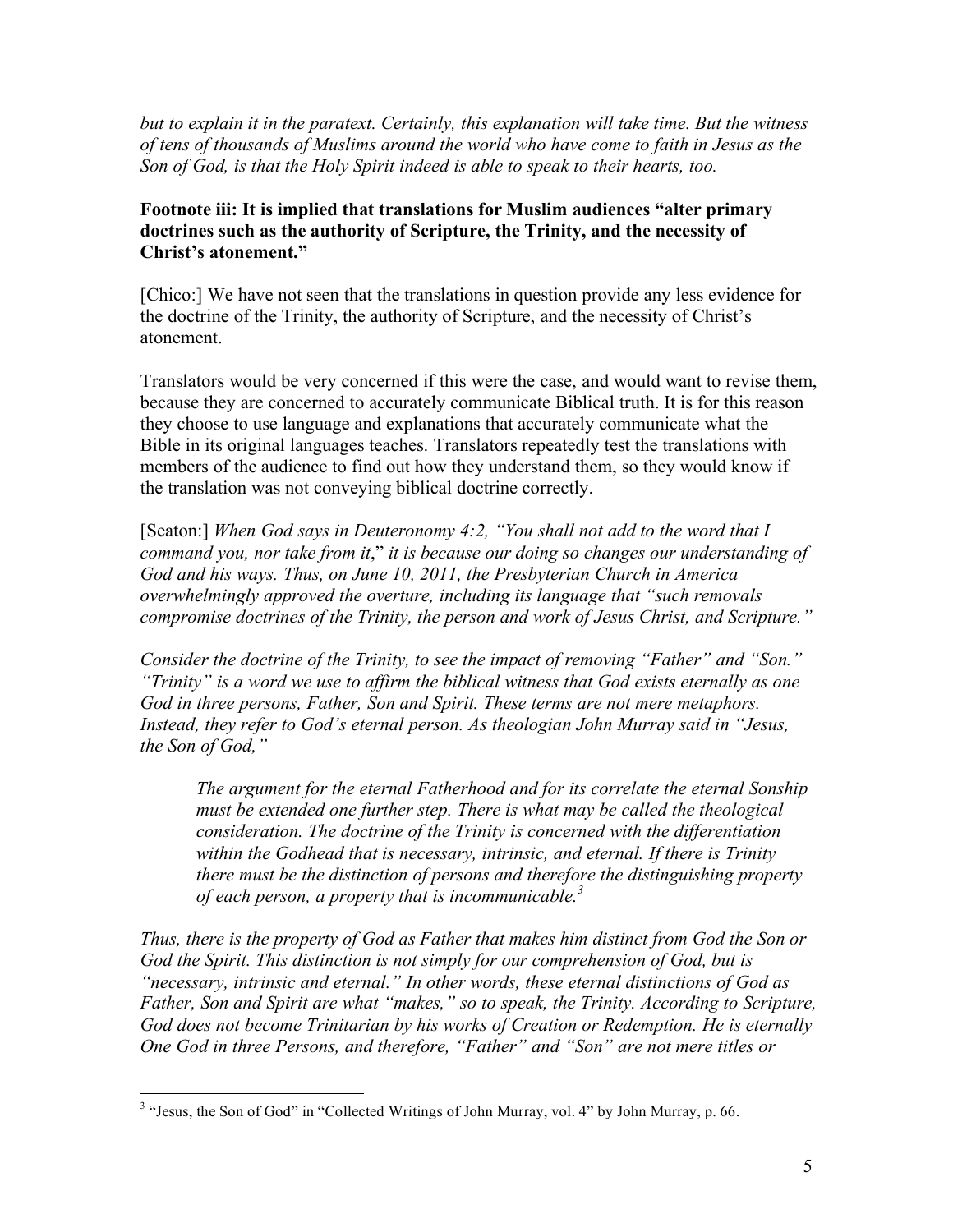*analogies. They are terms that God uses for himself, eternally. Take away God as Father or Son, and you have no Trinity.* 

*The overture also asserts that removing familial language compromises doctrines of "the person and work of Jesus Christ, and Scripture." For example:*

- *Person of Jesus: the Sonship of Jesus is a primary way he revealed his divinity; the Jews picked up stones to kill Jesus for calling God his Father. Jesus didn't correct them or change the term. Removing familial language not only obscures Jesus' deity, it also veils the unity of the Godhead, who exists in familial love and intimacy.*
- *Work of Jesus: God did not simply send a separate Lamb; the Father sent his Son. The atonement is the self-sacrifice of God on our behalf, freely given by grace. That is the gospel. Removing the Father and Son is preaching another gospel.*
- *Scripture: Removing familial language presumes we have authority to change what God really said, what is true about himself and what we need to know.*

*Chico asserts they "have not seen that the translations in question provide any less evidence" for these doctrines. Perhaps they have not. But others have. Writing of the*  doctrinal impact of removing familial language, "Phil" offers the following from the *context of Bangladesh:* 

*One such tragedy is the proliferation of Insider thinking among Bible translators. A translation of the gospels in the Bengali language eliminates all reference to 'Son of God' and all other filial language within the Godhead. I was told by Lebu in Dhaka in September, 2007, that all the older converts from Islam under his care recognize that Jesus is the Son of God. The younger generation, which is being fed Insider ideology and reads the Insider translation of the gospels, is no longer clear on the identity of Jesus.<sup>4</sup>*

## **Footnote v: "[Rick Brown's solution to Muslim misunderstanding of the term 'Son of God'] is to replace 'Son' in the New Testament with more acceptable terms such as Christ,' 'Messiah,' or 'Word' . . ."**

[Chico:] This is a distortion of what Rick Brown wrote. In the article this overture cites in IJFM 22:3, Dr. Brown emphasizes the importance of explaining this term to Muslims, since they believe that it means that God had sex with a woman and produced a child and is therefore a damnable insult to assert. In IJFM 22:4, the bulk of the article simply documents different approaches translators have taken to dealing with this term, discussing the advantages and disadvantages of each one. His main point, set apart in bold print, is that if a non-kinship synonym is used in the text, then the kinship expression must be presented in the introduction and notes, with "...explanations of the full meaning of these terms. For a given context, the explanation of these terms should include everything that was originally conveyed by the Hebraic sonship term in that context. In

 $\frac{1}{4}$ <sup>4</sup> "A Response To Kevin Higgins' 'Inside What? Church, Culture, Religion And Insider Movements In Biblical Perspective,'" vol. 5:4, p. 118 http://stfrancismagazine.info/ja/images/pdf/Phil-ResponsetoHiggins-August2009.pdf.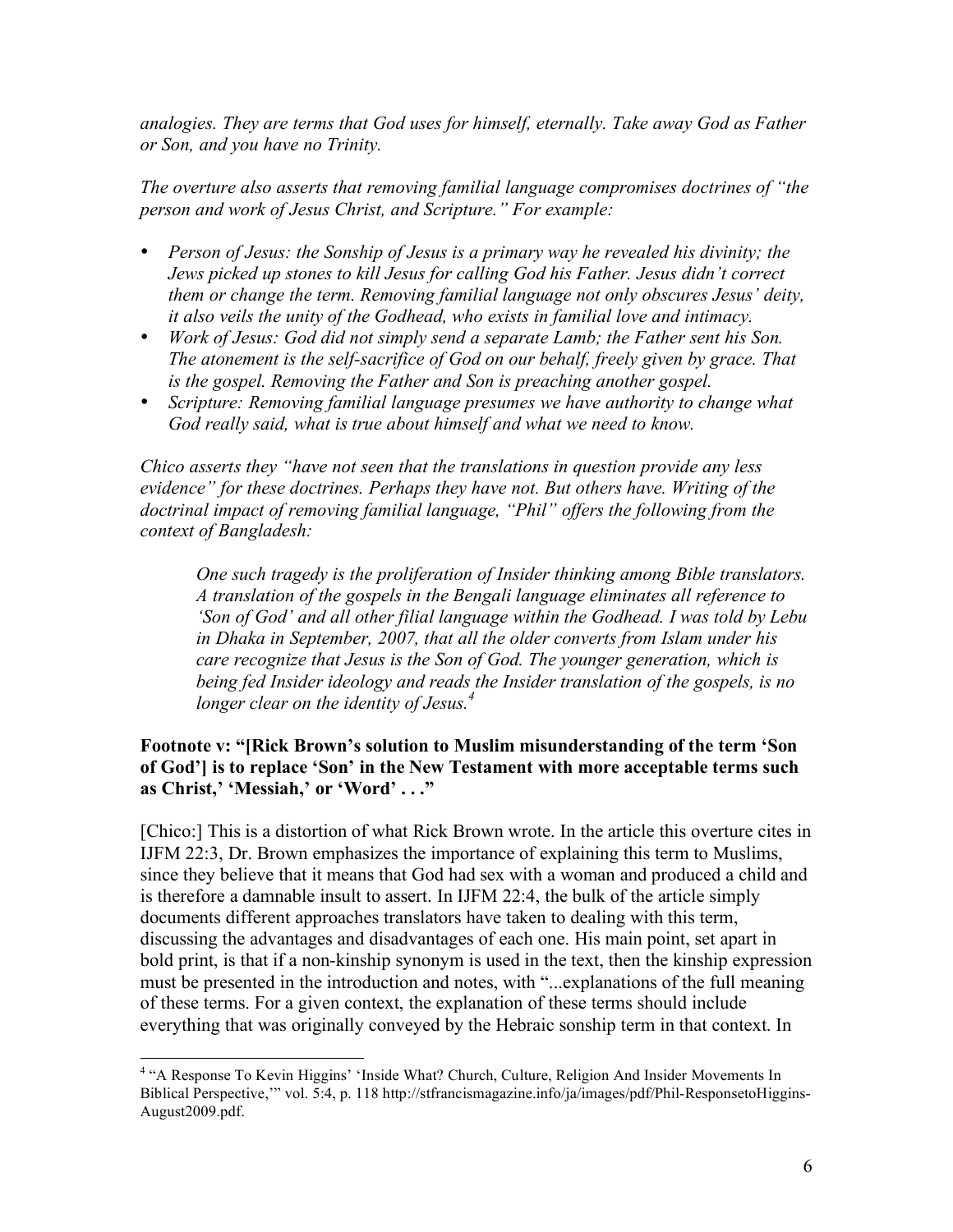this way one can preserve and communicate the full meaning of the phrase in each context and avoid communicating the wrong semantic and emotional meanings." In addition, he states "the introduction or an introductory mini-article should explain the various senses of the term and how each one has been translated" and that this should be in accord with evangelical biblical scholarship. But the overture omits all this and erroneously states that Brown advocates removing all mention of the kinship expressions used in the original languages. In the October 2007 Evangelical Missions Quarterly he explained why it is sometimes more effective to present the Hebraic expressions in the introduction and notes, where they can be explained, rather than in text.

[Seaton:] *This footnote was attached to the assertion in the body of the overture that "some groups have produced Bible translations that have replaced references to Jesus as Son' (huios) with terms such as 'Messiah' in order to be more acceptable to Muslims." Frankly, most Christians I have spoken with find this assertion hard to believe. Few have ever heard of Insider Movements or translations that remove familial language, in large part because agencies and missionaries have not been transparent with their supporters. A fair question any agency or missionary should ask themselves is, "would our supporters be shocked or angry to discover something we are doing?" But supporters do not know. To substantiate this claim that the Scriptures are being altered, Rick Brown is quoted in the footnote as saying,* 

*"Muslims have heard that Christians call Jesus the 'offspring of God', and this has been presented to them repeatedly as exhibit A in the case against Christianity and its 'corruption' of the Bible. So there is a dire need to correct these misunderstandings and to invalidate the accusation in a timely manner. This can be done in communications of every sort, but by all means it should be done in the Scriptures" (emphasis added).*<sup>5</sup>

*In various articles, Rick Brown has advocated for alternatives to familial language. 6 Rather than denying that such replacements are being made, Larry Chico defends the practice of explaining "kinship" terms in the introduction and notes instead. Further, he cites Rick Brown's affirmation that it is sometimes "more effective" to present the familial terms in the introduction and notes "rather than in the text." In so doing, Wycliffe/SIL is unequivocally defending the practice of removing "Father" and "Son" from the text. At the PCA's General Assembly, pastors were astonished that Wycliffe/SIL would so explicitly defend the very practice that the overture was deeming "unfaithful."* 

*Furthermore, the overture was careful to use terms like "some groups," rather than making a broad indictment of all agencies involved in Insider Movements. And in order to focus on the issue itself and not particular agencies, the overture never cites an agency* 

 $\frac{1}{5}$ <sup>5</sup> "Explaining the Biblical Term 'Son(s) of God' in Muslim Contexts," *International Journal of Frontier Missions*, 2005, 22(3) p. 95. http://www.30-days.net/reveal/wp-content/uploads/91-96brown\_sog.pdf. <sup>6</sup> e.g. ibid; "Translating the Biblical Term 'Son(s) of God' in Muslim Contexts," *International Journal of Frontier Missions*, 2005, 22(4): 135-145. http://www.ijfm.org/PDFs\_IJFM/22\_4\_PDFs/135- 145%20Brown\_SOG.pdf.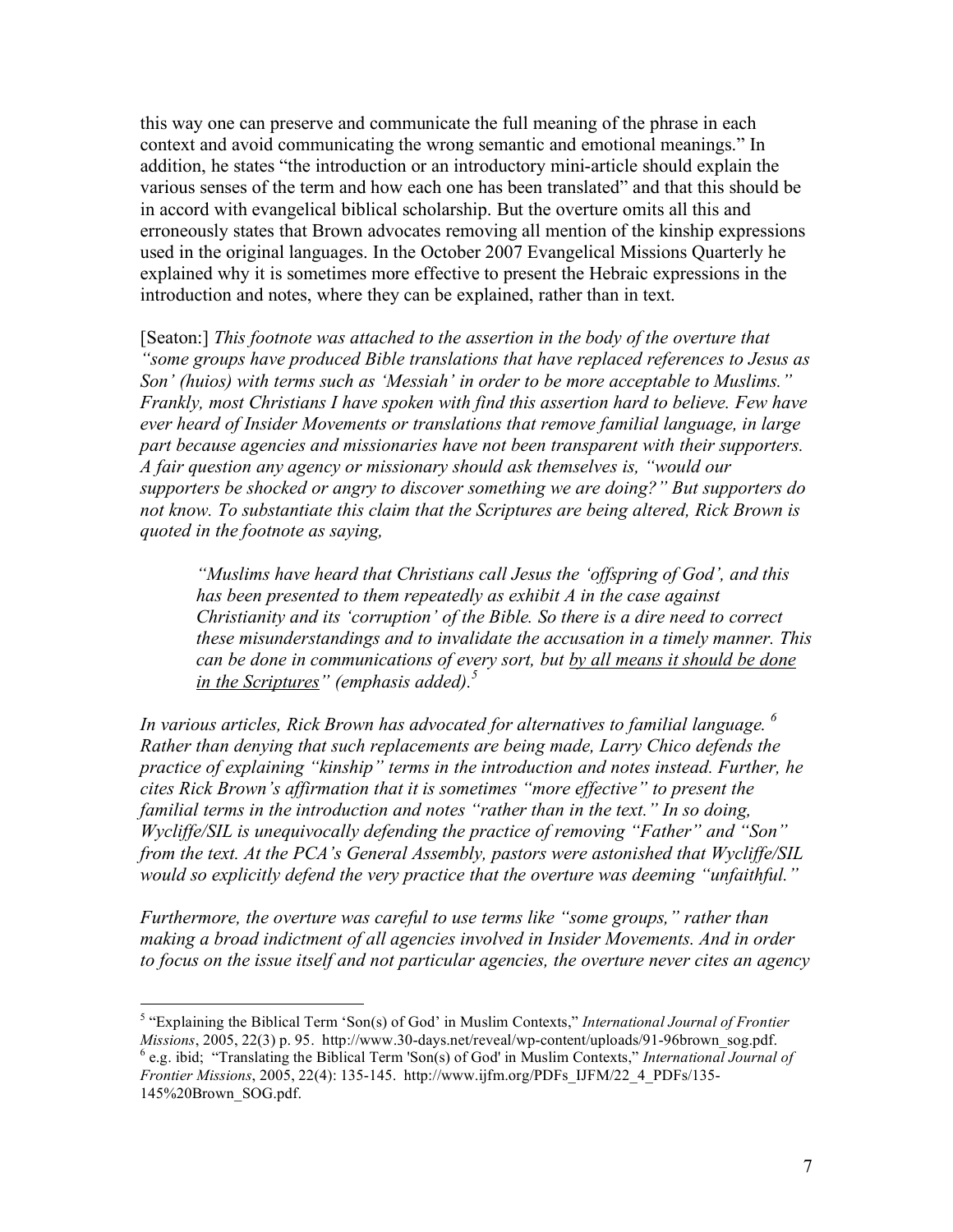*by name. Thus, it was all the more surprising for PCA pastors to discover from "Considering Overture 9" that Wycliffe/SIL was explicitly defending the practice of removing familial language for God from the text.* 

## **"in recent initiatives known as "Insider Movements," some groups have produced Bible translations…"**

[Chico:] This statement makes an unwarranted connection between "insider movements" and translations into the authentic idiom of Muslim language communities. Some "insider movements" are using word-for-word translations. In most cases, church planters and those believers who do not belong to "insider movements" are the ones who have pushed for natural-language translations for Muslims.

[Seaton:] *Again, the overture is intentionally precise by saying "some" groups connected with Insider Movements are producing these translations. It does not say "all." However, I stand by the assertion that within the context of Insider Movements, some groups are indeed producing Bible translations that are removing familial language. Bangladesh is one notable example. Thus, the connection is not "unwarranted." In fact, Chico himself confirms a connection in a later section of "Concerning Overture 9" when he writes, "there is only one Arabic translation being produced by insiders, Mazhar Mallouhi's translation" [pg. 11 of this paper, under "Footnote v"].* 

**Footnote v: "In Bangladesh, Insider Movements have done the same [replaced "Son" with "Messiah"] in their translation of the Gospels. For example, the key phrase in Mark 1:11, "And a voice came from heaven, 'You are my beloved Son, with you I am well pleased.'" (ESV) was changed to read, "You are my beloved Messiah." When the American translation consultants, both connected to the PCA, were asked why they did this, they said Muslims would only understand the term "Son" as biological offspring, thus creating an obstacle for Muslims."**

[Chico:] The wording of this allegation implies that the translation decisions for the Bangla New Testament in question were made by American consultants. The PCA people involved were advisors but were not certified translation consultants. The local translators did not engage a certified translation consultant until after they had circulated a trial version in early 2005 for feedback.

At this point, a PCA missionary in Bangladesh informed Rick Brown about the translation and expressed concerns. Rick explained the rationale for using a functional equivalent that expressed the Mediatorial/Messianic meaning of the term, rather than a phrase understood by Muslims to be sexually suggestive and an unforgivable insult to God. Rick then wrote to the translators explaining that the translation would be inadequate if it failed (1) to mention the relationship to God inherent in the use of *huios tou theou* and (2) if it did not present and explain *huios tou theou* in the introduction and glossary. He sent them a pre-publication version of an IJFM article that urged this very point, and encouraged them to acquire the services of a translation consultant. They did, and the consultant said the same thing. This consultant urged them to search for an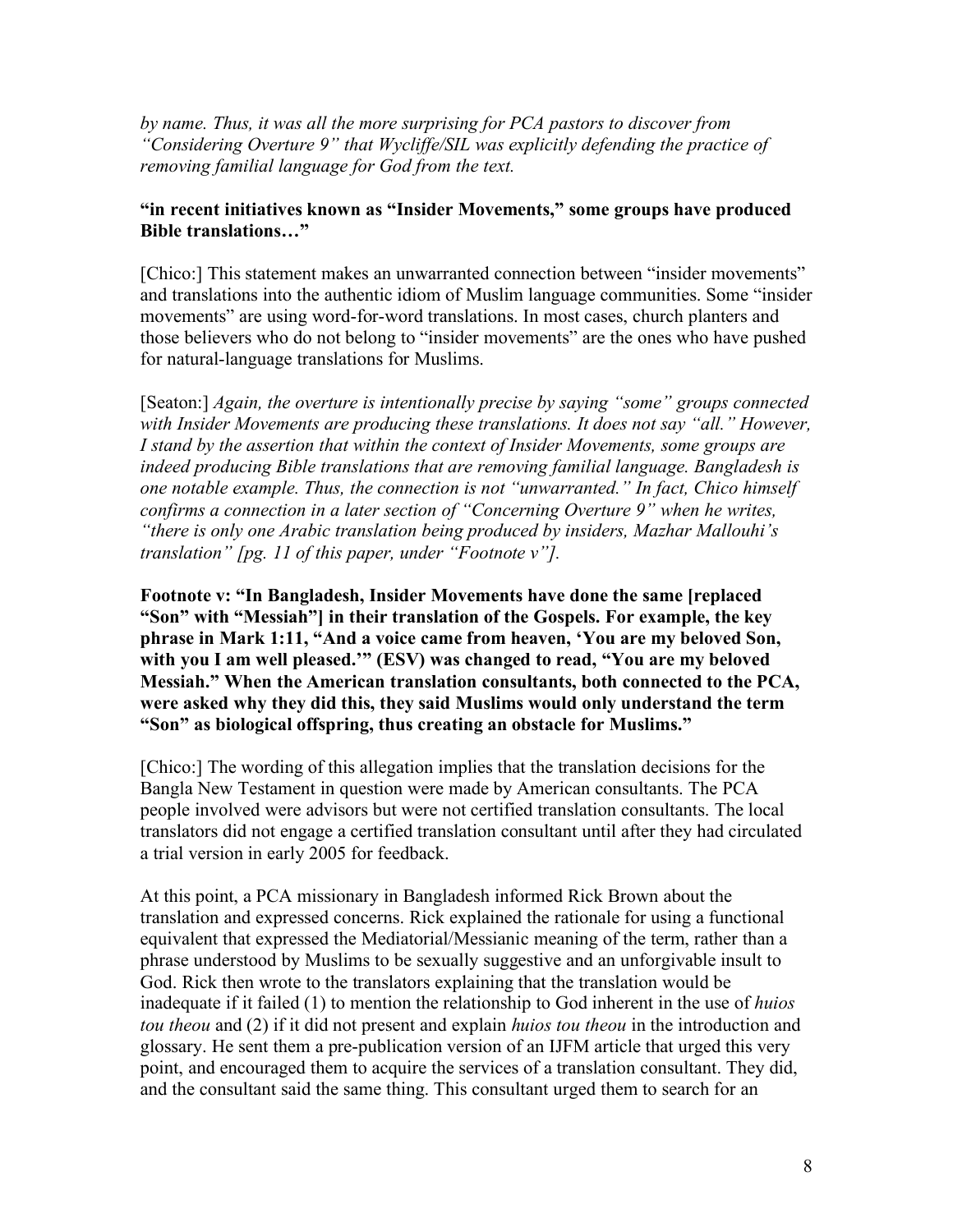expression that emphasized Christ's unique relationship to God. So in late 2005 the Bangla translation team agreed to work with the consultant to find a new term, and they agreed to present and explain the Father-Son terminology in the introduction and glossary. For over two years the team tested various wordings with believers, prebelievers, pastors, and teachers until in March 2008 they all finally decided on a wording. The consultant says that in the synoptic Gospels it is *Ekanto Prio Mononito Jon* and means "God's Uniquely-Intimate Beloved Chosen One," and that in John it is usually "God's Uniquely-Intimate Beloved One". The local translators also wrote explanations for the introduction and glossary that described the original-language description in terms of a Father-Son relationship. The top leaders of the United Bible Societies corresponded with the translation team and approved the translation and explanations in 2009. The consultant writes, "In the revised translation there are no places where 'Son' is translated as 'Messiah'." So the Overture is complaining about a trial translation choice that was tested and abandoned in 2005.

This translation uses the following glossary entry:

"*God's Uniquely Intimate Beloved Chosen One:* This phrase is a translation of a title which is used for the Lord Jesus Christ in the Noble Gospel. In the Heavenly Books, this title was used for the kings of the Sons of Israel to show that they are specially chosen and empowered by Almighty God to rule and lead their people, see Psalms 2:6-7; 89:26-27. In the original language, father-son words are used to express this meaning.

By using this title for a king, they wished to show that the king was chosen and appointed by God. The Lord Jesus Christ accepted this unique title for himself and used it in expressing his relationship with God. In the course of time, it has been used with an even deeper meaning for the Lord Jesus Christ; this title is used to express the deep relationship between God and the Lord Jesus Christ which was later specified in the creeds. In this translation we have translated this title on the basis of its scholarly accepted meaning at the time of Jesus Christ."

This note gives the same explanation that is found in the sidenotes of the Holy Gospel published in 2001 by the UBS Asia Pacific region as a model for other translations. It is similar to the explanations of mainstream evangelical study Bibles in English, such as the NLT Study Bible, the Reformation Study Bible, the NET Bible, and the NIV Study Bible.

[Seaton:] *When I referred to the "American translation consultants," I was simply using the term that Global Partners for Development used for their own personnel. I had no knowledge then of Wycliffe/SIL's official usage of the term "certified translation consultant" as a specific type of role within SIL. And until Larry Chico's response, I was not aware of a revision to the 2005 Bangla edition. His response also revealed that the local translators "engage[d] a certified translation consultant." Again, it was surprising to learn that Wycliffe/SIL was involved with this "Muslim-idiom" translation project in Bangladesh. According to Larry Chico above, Rick Brown was personally involved in advising the translators to improve the "inadequate" 2005 translation by "using a functional equivalent" rather than a "phrase understood by Muslims to be sexually*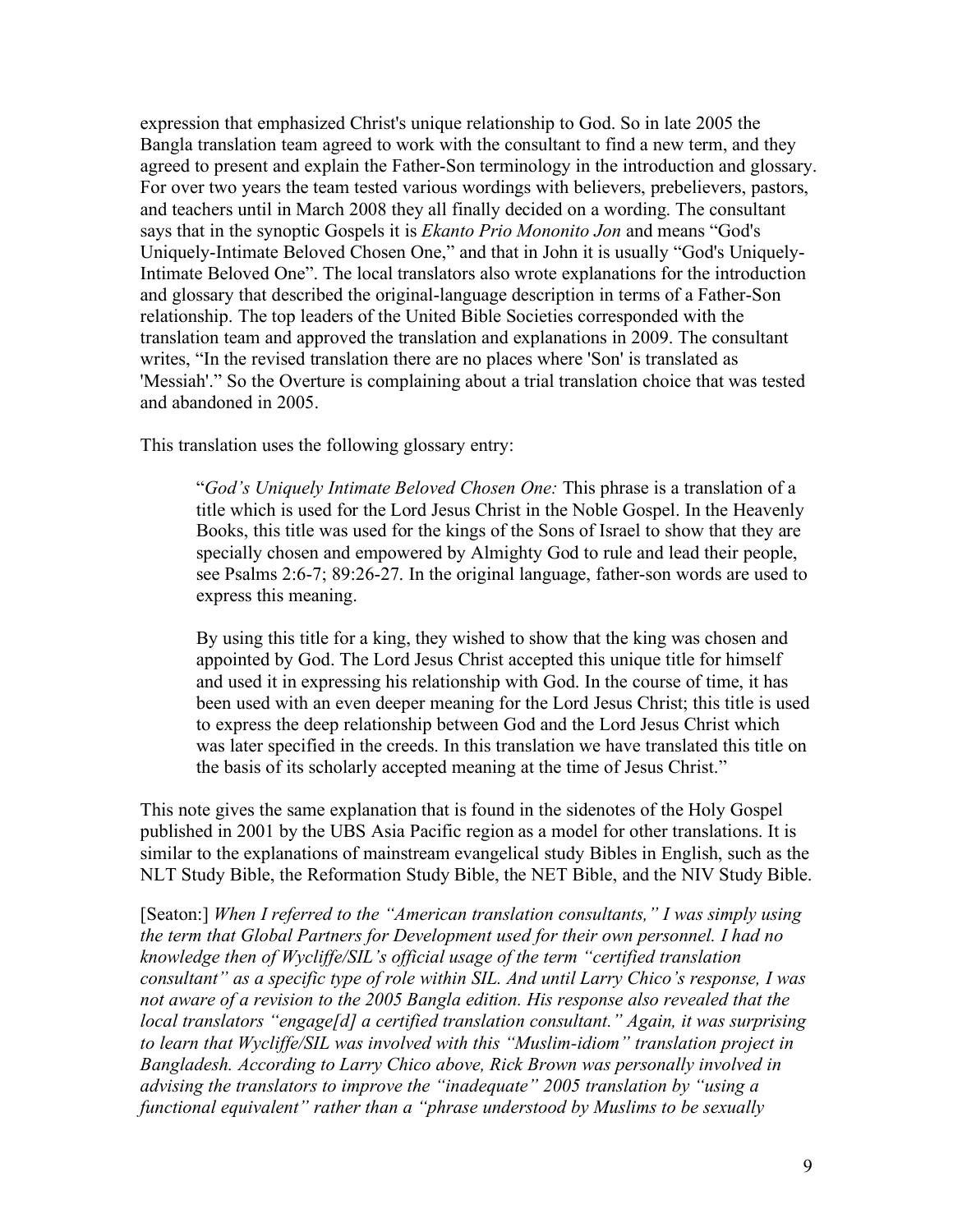*suggestive," i.e. "Son of God." The translation consultant reported that the new wording, "God's Uniquely-Intimate Beloved Chosen One," was subsequently approved. Larry Chico seems to be confirming SIL's involvement in a "Muslim-idiom" translation produced by Global Partners For Development, a Western agency significantly involved in supporting the Insider Movement in Bangladesh.* 

*Regarding the notes for the Study Bibles Chico mentions, some notes for Mark 1:11 indeed indicate "Son of God" points to Jesus' kingly role. But they do not stop there, e.g.:*

- *Reformation Study Bible: "Mark 1:9-11 Witness at Baptism. When John baptized Jesus, the Father revealed Jesus' unique status as the divine Son of God by sending the Holy Spirit to descend upon him like a dove." The note for Mark 1:11 declares Jesus "is the second person of the Godhead."*
- *NIV Study Bible: "Mark 1:10-11 All three persons of the Trinity are involved: (1) the Father speaks, (2) the Son is baptized, and (3) the Holy Spirit descends on the Son."*

*The ESV Study Bible was not referenced but is worth quoting: "Mark 1:11 . . . the voice confirms the eternal, love-filled Sonship of Jesus. Note that all three persons of the Godhead—the Spirit, the Father, and the Son—are involved here."* 

*The above "explanations of mainstream evangelical study Bibles in English" in fact are orthodox and trinitarian—but they are not "similar" to the glossary entry Chico cites, where there is no mention of Jesus' divinity or the Trinity.* 

*Thus, I fail to see how "God's Uniquely Intimate Beloved Chosen One" is an improvement over "Son of God," as it still lacks familial language. This is the heart of the problem. While "Son of God" can include kingly and messianic connotations, the term in reference to Jesus also points to more. In Matthew 14, the disciples see Jesus walking on the water during a storm. When he gets in their boat, the winds cease. Jesus is demonstrating his authority over creation itself, and that he is a refuge in the midst of our physical and spiritual storms. The disciples respond as they ought: "those in the boat worshiped him, saying, 'Truly you are the Son of God.'" (Mt. 14:32). No messianic or kingly terms are added—they simply worship him as the Son of God. And Jesus does not correct them for blasphemy, as a mere human must. Instead, he receives their worship.* 

*Moreover, using Islamic terms for Jesus encourages Muslims to see Jesus through an Islamic understanding. And referring to the usage of those terms in the Noble Gospel and the Heavenly Books (an Islamic term meaning God's equally inspired revelation of the Torah, Psalms, Gospel and the Qur'an), without any qualification, lends credence to Muslims' belief that the Qur'an is inspired and authoritative. But clearly, the Qur'an does not hold to a biblical view of Jesus as the divine Son of God.*

*Finally, Larry Chico above and Rick Brown in personal conversation have referred to the 2005 translation as a "test" or "test translation." Take a moment and imagine the number of copies that a "test translation" might involve. 100? 500? The actual number*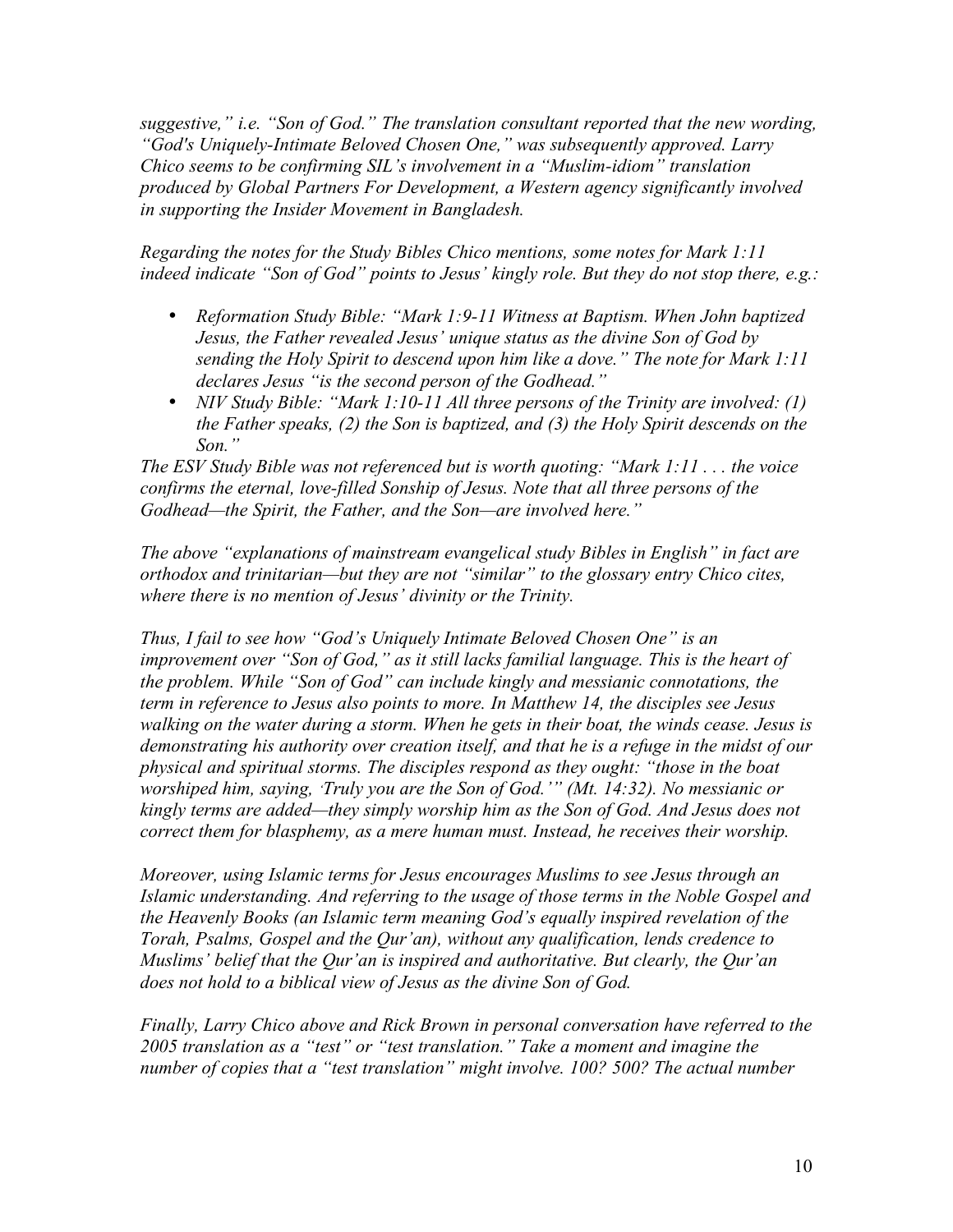*of copies of this "test" was 10,000.7 10,000 is no test. 10,000 is a campaign. To say that this "trial translation" was "tested and abandoned," when thousands of copies have already been distributed and remain in usage, is misleading at best.* 

**Footnote iv: In Islamic contexts where Insider Movements were first developed and are most prevalent, Muslims who acknowledge Jesus as Messiah are encouraged to identify themselves as Muslims, consider the Qur'an as authoritative, and practice the Five Pillars of Islam, including affirming the confession that "There is no God but Allah, and Muhammad is his prophet."** 

[Chico:] Whether this happens or not, it has nothing to do with how translation teams translate the Scriptures.

[Seaton:] *This footnote is attached to the first usage in the overture of the term "Insider*" *Movement," in order to provide a brief description. The vast majority of Christians have never heard of Insider Movements, and so the footnote begins with an oft-quoted definition by a proponent:* 

*According to one proponent, Insider Movements "can take place within any socio-religious context, Western or not (such as Russian Orthodox, Mormon, Jewish, Islamic, Hindu, Chinese Communist, etc.), as long as believers remain inside their families, networks and communities, retaining the socio-religious identity of that group." (Rebecca Lewis, "Promoting Movements to Christ Within Natural Communities," International Journal of Frontier Missions, Summer 2007).* 

*Furthermore, to encourage readers of the overture to read articles on both sides of the debate, the footnote goes on to refer to widely-cited summary articles by authors representing various positions. While I am convinced that Insider Movements and "Muslim-idiom translations" are deeply in need of correction, I sincerely tried to be accurate in representing others' positions.* 

## **Footnote v: "Insider Movements have replaced "Son" with "Messiah" in Arabic translations of the New Testament."**

[Chico:] Specialists in translation working with Arabic are not aware of any Bible translation that systematically translates *huios tou theou* in Greek with the term "Messiah" in Arabic. There is only one Arabic translation being produced by insiders, Mazhar Mallouhi's translation, and they are working with traditional Arab Christians as well. In this translation the traditional Arabic term for "Son of God" is used, with an alternative expression following in parentheses.

[Seaton:] *The assertion in the footnote is that "Son" has been replaced with "Messiah," which cannot be dismissed by referring to another phrase, "Son of God." When the* 

<sup>-&</sup>lt;br>7 <sup>7</sup> "Inside Out," *World*, May 7, 2011 http://www.worldmag.com/articles/17944.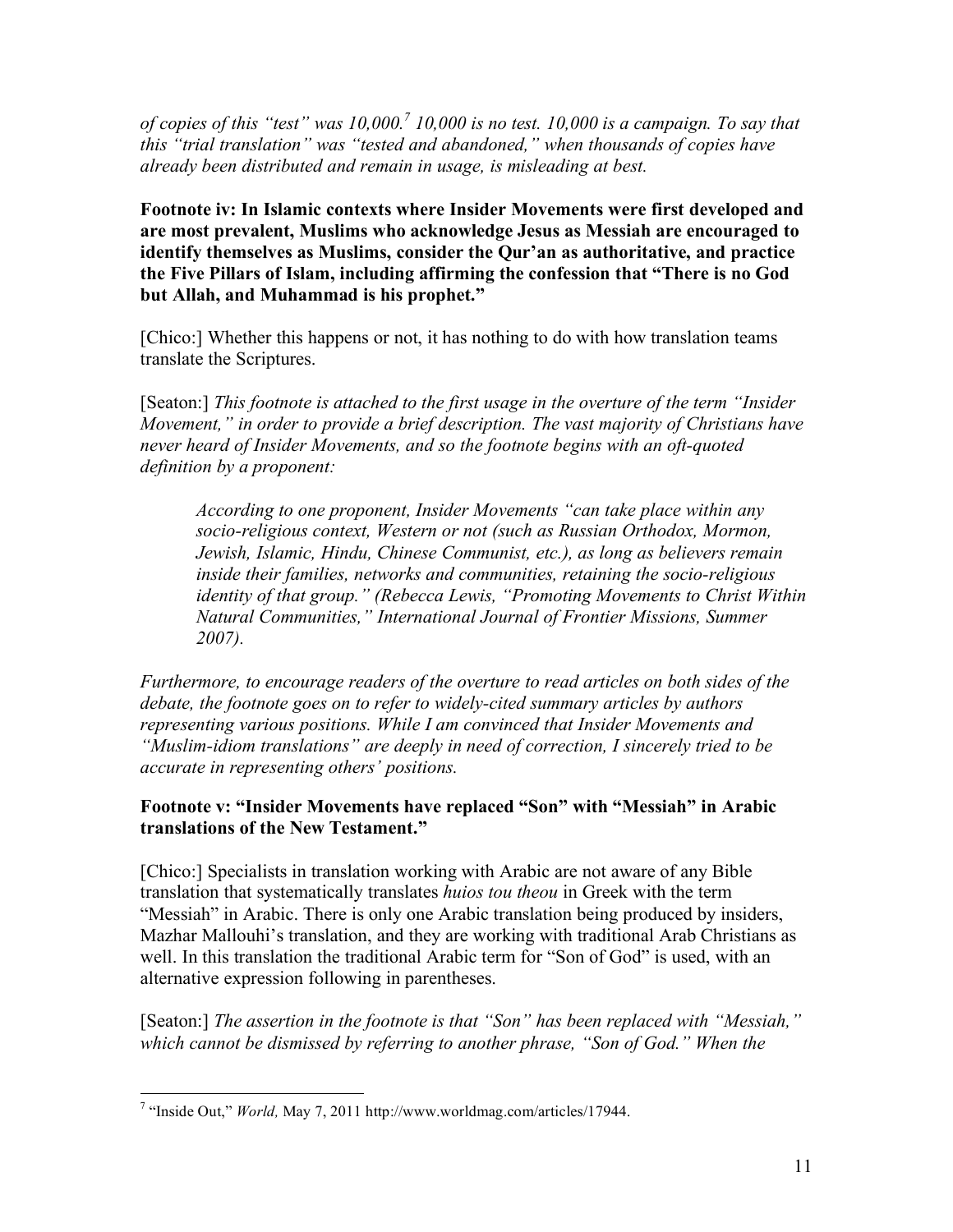*overture was written, "Lives of the Prophets" ("Stories of the Prophets") would be one example where "Son" was replaced with "Messiah."* 

*Furthermore, Chico himself confirms an example of Insider Movements producing translations using alternative terms when he says, "there is only one Arabic translation being produced by insiders, Mazhar Mallouhi's translation." Chico, an SIL translation consultant, was an advisor on this project and thus is familiar with the material.* 

**Footnote v: "This obstacle [Muslim misunderstanding of the term 'Son of God'], though, is no different from that facing the Jews in John 5:17, 18, and John 10:29-33. Jesus knew that by using familial language to describe his relationship with God, the Jews would understand he was claiming to be divine. Yet despite the offense it caused the Jews, who even tried to kill him for it, Jesus affirmed his Sonship."**

[Chico:] This claim confuses two issues. Muslims understand the term "Son of God" to communicate that God sexually coupled with Mary and had a child. They do not understand it to be a claim of deity. There are many other passages which Muslims clearly understand to imply the deity of Christ, but this does not frighten them or keep them from reading the text.

[Seaton:] *My personal experience, as well as what I hear from those sharing the gospel with Muslims, is that Muslims' first and primary understanding of "Son of God" is a claim to deity, to which they strongly object. But the assertion in the footnote isn't whether the obstacle is sexual or theological, but that Jesus doesn't change his selfdescription based on the audience's objection or misunderstanding of the term. The footnote affirms that, indeed, "Son" creates an obstacle for Muslims—but in principle, this same term "Son" created an obstacle for the Jews as well. Jesus is eternally the Son of God, prior to and independent of any cultural understanding of the term. In John 5 and John 10, Jesus was simply asserting who he is as Son. He did not back down from the term. Thus, neither can we.*

[Chico:] This sexual meaning is not the sense of the term in Scripture, nor in Nicene theology. The Jews understood that Jesus was claiming a close relationship with God, not that he was biologically produced by God's sexual act. This bold claim of being in the closest position of authority to God caused the Jews to object.

[Seaton:] *It was not the "claim of being in the closest position of authority to God" that caused the Jews to pick up stones to kill Jesus. It was for blasphemy. Jesus was "making himself equal with God" (John 5:18)*. *This is a good example where the original audience significantly adds to our understanding of the author's intent: the Jews at the scene, the people in the best position to understand what Jesus was meaning by calling God his Father, charged Jesus with "blasphemy, because you, being a man, make yourself God" (John 10:33). Further, that original understanding is declared throughout the Scriptures, that Jesus is indeed divine.*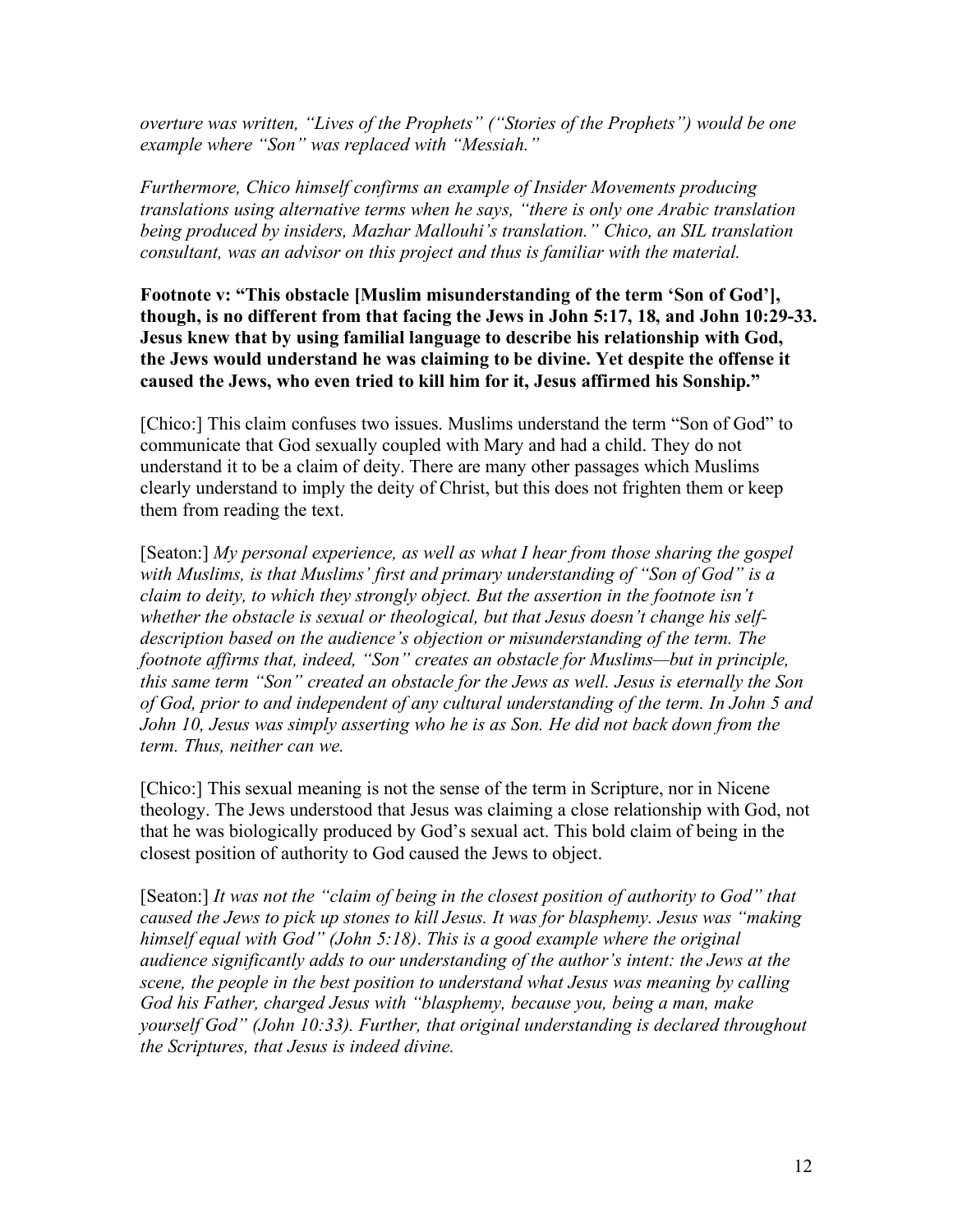[Chico:] The divine sonship of Jesus, however, is not the result of sexual procreation, and it is far more than the physical sonship of the virgin birth (Luke 1:35). First of all, Jesus is the incarnation of God the Son, who is "eternally generate" (traditionally based on Prov 8:25 and Micah 5:2), meaning his eternal generation was neither biological nor creative and had no beginning in time. So God the Son is not a biological-son but an eternally generated relational-son, and his sonship is by nature rather than by grace. Secondly, he is Son by virtue of his incarnational mission as God's "first-born" (traditionally based on Heb 1:5–7 and Ps 89:27; with John 1:14 and Col 1:15 interpreted both ways). And just as the "first-born son" of a Jewish noble managed his father's household of family and servants, Jesus as God's "first-born" Son is Lord and Savior over the people of his Father's Kingdom and over all mankind. Similarly as the "Christ" he is both the creator of all things (Col 1:16) and the anointed King over God's people, their Lord and Savior. In historical theology, this functional meaning of "Son" and "Christ" was often summarized as being "the Mediator." Theologians have long recognized these aspects of divine sonship, the eternal and the mediatorial, as corresponding to "the nature and office" of Christ.

The issue in John 10 is that the Jews wanted to stone Jesus because he said "I and the Father are one." They said "You claim to be God." The issue in John 5 is that Jesus said "my Father" instead of "our Father" and declared he does what God does, "making himself equal to God." The claim to divinity in these passages is just as strong in the Bangla translation.

[Seaton:] *The overture's reference to John 5 and John 10 was included to show Jesus did not back down in the face of audience misuderstanding of his use of "Father" and "Son." Further, Chico is not correct when he states, "the claim to divinity in these passages is just as strong in the Bangla translation." In the Bangla Muslim-idiom translation in John 5 and John 10,"Father" is translated as "Guardian" and "Son" is translated as "Messiah." Thus, Jesus' declaration of a familial, divine relationship between God the Father and the Son is not "just as strong." It is completely lost in the Bangla Muslim-idiom translation.* 

#### **"These same Bible translations of Insider Movements have replaced references to God as 'Father' (***pater)* **with terms such as 'Guardian' and 'Lord.'"**

[Chico:] Many languages have different expressions for a biological father and a nurturing father. God is our nurturing father rather than our biological begetter. For that reason some translations use the Arabic word *rabb*. This word comes from the verb for parenting children, and the noun is used for the head of a household. It is used of God to describe him as the one who nurtures and sustains his people. It describes the care and authority of a father without implying sexual procreation. Another Arabic term, *waliyy,* is also used for a nurturing parent but without necessarily implying sexual procreation.

[Seaton:] "*Waliyy" is Arabic for "guardian." To suggest that this is an acceptable alternative is to deny Muslims the biblical privilege of knowing God as "Father." That depth of intimacy is at the heart of the gospel, that God sends his Son to adopt us into his*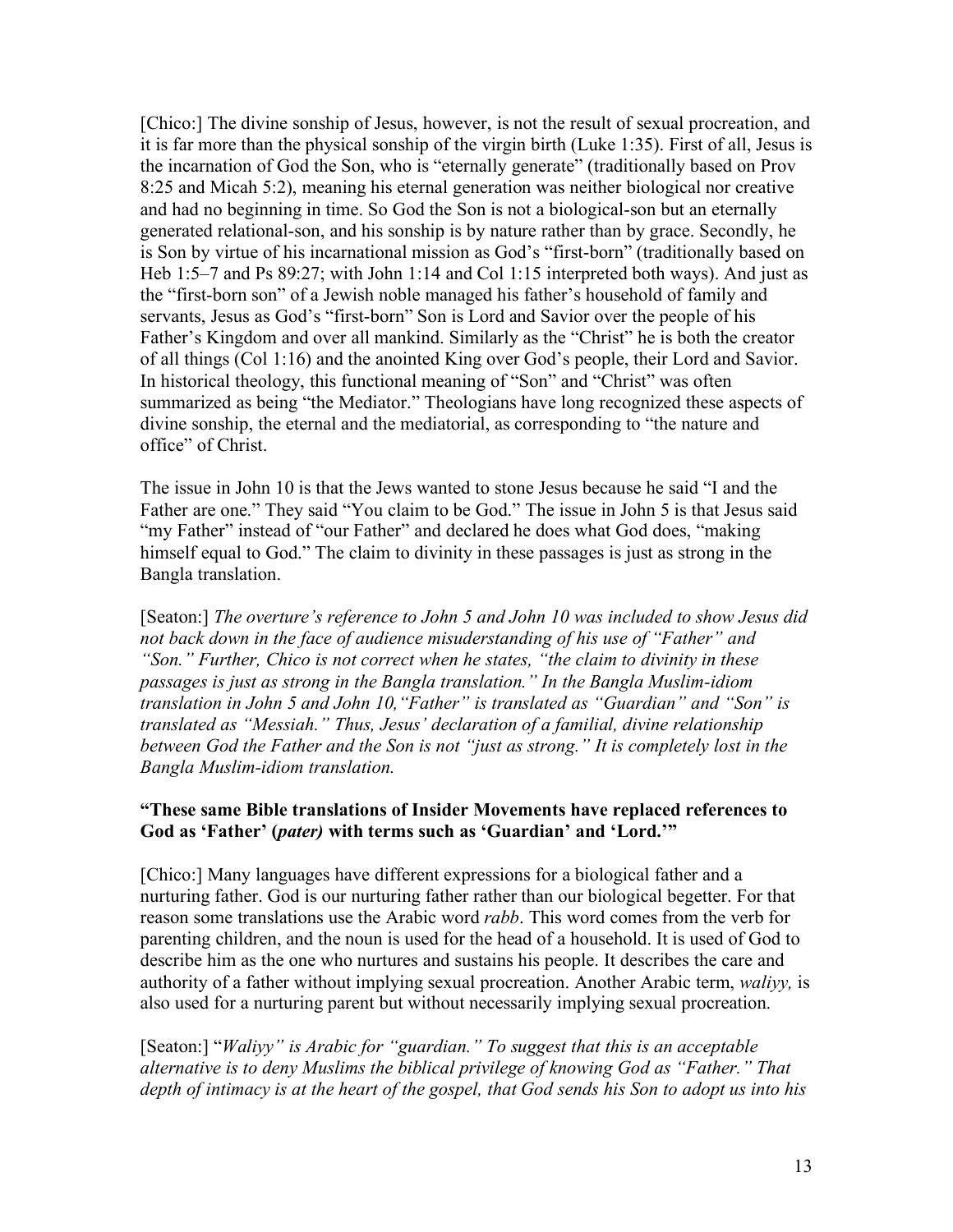*family—not simply to rule or guard over us. No human father would discourage his children from calling him "father" and instead direct them to call him "guardian."*

*Several times I have heard the following defense for alternatives to familial language: "We must use alternatives to 'Father' or 'Son' because Muslims have implications for those words that are abhorent and unbiblical when associated with God. Those misunderstandings thus misrepresent the true character of God—and so we must use non-familial terms."* 

*I completely disagree. If a woman has been abused by her biological father and finds it difficult to think of God as a good and loving heavenly Father, do we prepare a Bible for her that removes "Father"? Of course not! Instead, we show her how God is the true and perfect Father she never had, and her deep longing for a loving father can only be met*  with a right understanding of God the Father's perfect love and care for her.

*If parents have a son who has publicly shamed and abandoned them, such that it is difficult for them to think of Jesus as the good and noble Son sent from heaven, do we prepare a Bible for them that removes "Son"? Of course not! Instead, we show them how Jesus is the true and perfect Son they never had, and their deep longing for a faithful son can only be met with a right understanding of God the Son's perfect honor and faithfulness.* 

*In the same way, a Muslim's sub-biblical understanding of God the Father and God the Son can only be answered with who God really is—God the perfect, eternal, good, loving Father, Son and Spirit. Words are important. If a Bible translation fails to include references to Jesus as "Son" or "Son of God," Muslims will fail to think of him as such.*

 [Chico:] The term used in Bangla, *Protipalok* God, in the same way means "one who looks after someone as a father" rather than "one who sexually begets as a father."

As mentioned elsewhere, this claim also overlooks the fact that these versions present literal translations and explanations of kinship terminology in the introduction, glossary, and footnotes.

[Seaton:] *Larry Chico elsewhere argues that removing familial language and instead explaining "kinship terminology in the introduction, glossary, and footnotes" is an acceptable solution. Here, he asserts the overture overlooks this. The overture does not "overlook" this practice. It rejects it. The phrase "from the text" was expressly included in the key section of the overture, as an explicit rebuttal to the practice of demoting familial language to the "paratext." The pertinent section of the overture reads, the*

*"General Assembly of the Presbyterian Church in America . . . declares as unfaithful to God's revealed Word, Insider Movement or any other translations of the Bible that remove from the text references to God as "Father" (pater) or Jesus as "Son" (huios), because such removals compromise doctrines of the Trinity, the person and work of Jesus Christ, and Scripture."*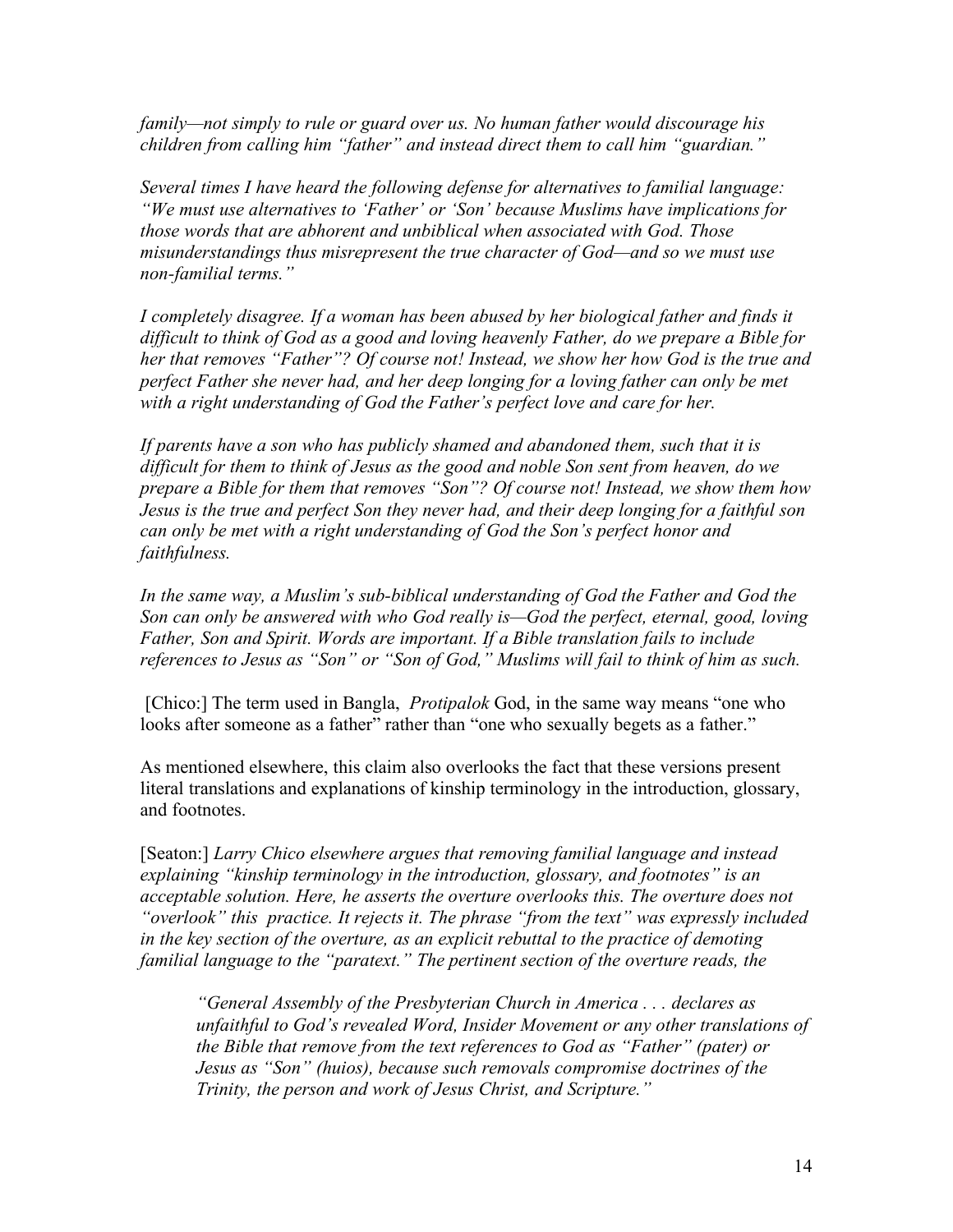## **Footnote vi: "In Arabic translations of these verses [Matthew 10:32-33], Insider Movements have replaced "my Father" with "my Lord," and in Bangladesh with "my Guardian." Similar changes to familial language have been made throughout the Gospels."**

[Chico:] It is not clear which Arabic translations this allegation is referring to. In Arabic, the "True Meaning of the Gospel of Christ" translation uses two non-biological paternal words mentioned above to translate *tou patros mou*. One of these is a word that could be translated in English as "my Lord". But this distorts the picture. The word has the sense of "to be master, to be lord, to have possession," but the root of the word is also used for words related to caring for and raising children. There are related words from the same root such as *raab*, a stepfather, and *rabeeb*, a foster father. In any event, this translation has three articles on kinship language explaining this issue using the traditional term, as well as a glossary entry. Incidentally, the "True Meaning" translation was not initiated by an insider movement. There are believers from Muslim background, traditional church background (including clergymen), as well as open-minded Muslims on the translation committee.

In Bangla, the Greek term *pater* is translated with *Protipalok,* a term which could be translated as "guardian" in some contexts, if a father figure is meant by that. The glossary of this translation provides the following explanation:

**Protipalok:** The Greek word *pater*, literal meaning 'father', has been translated *Protipalok*. The places where this word is used for God in the heavenly books, we have translated *Protipalok*. In the Noble Gospel where this word is used, it is to show relationship with God. This is to show His love and care towards us. The Lord Jesus used *Protipalok* to show his deep relationship with God.

[Seaton]: *In the Arabic "Lives of the Prophets" ("Stories of the Prophets"), the word "Father" (pater) has been translated with terms such as "God" and "Lord." In "The True Meaning of the Gospel of Christ," the word "Father" in reference to God is never literally translated as "Father." Instead, it is translated with terms such as "God," "Lord," and "Guardian." In the 2005 Bangla translation, "The Injil Sharif," the word "Father" is translated as "Guardian." In all such cases, the intimacy, love and care of God's Fatherhood is obscured.*

## **"These Bible translations are harmful to the doctrines of the authority of Scripture and the deity of Christ, bringing confusion to people in need of Christ—concerns that are held by many national leaders and Bible societies."**

[Chico:] The local translators and believers working on these translations are eager to uphold the authority of Scripture and the deity and mission of Christ by translating the Scriptures clearly and accurately for their people, and by providing notes and miniarticles that explain terms like 'Son of God'. Many national leaders and Bible societies are supportive of these translations. For example, the "True Meaning" project has been endorsed by several church leaders, including the former head of a Bible society. They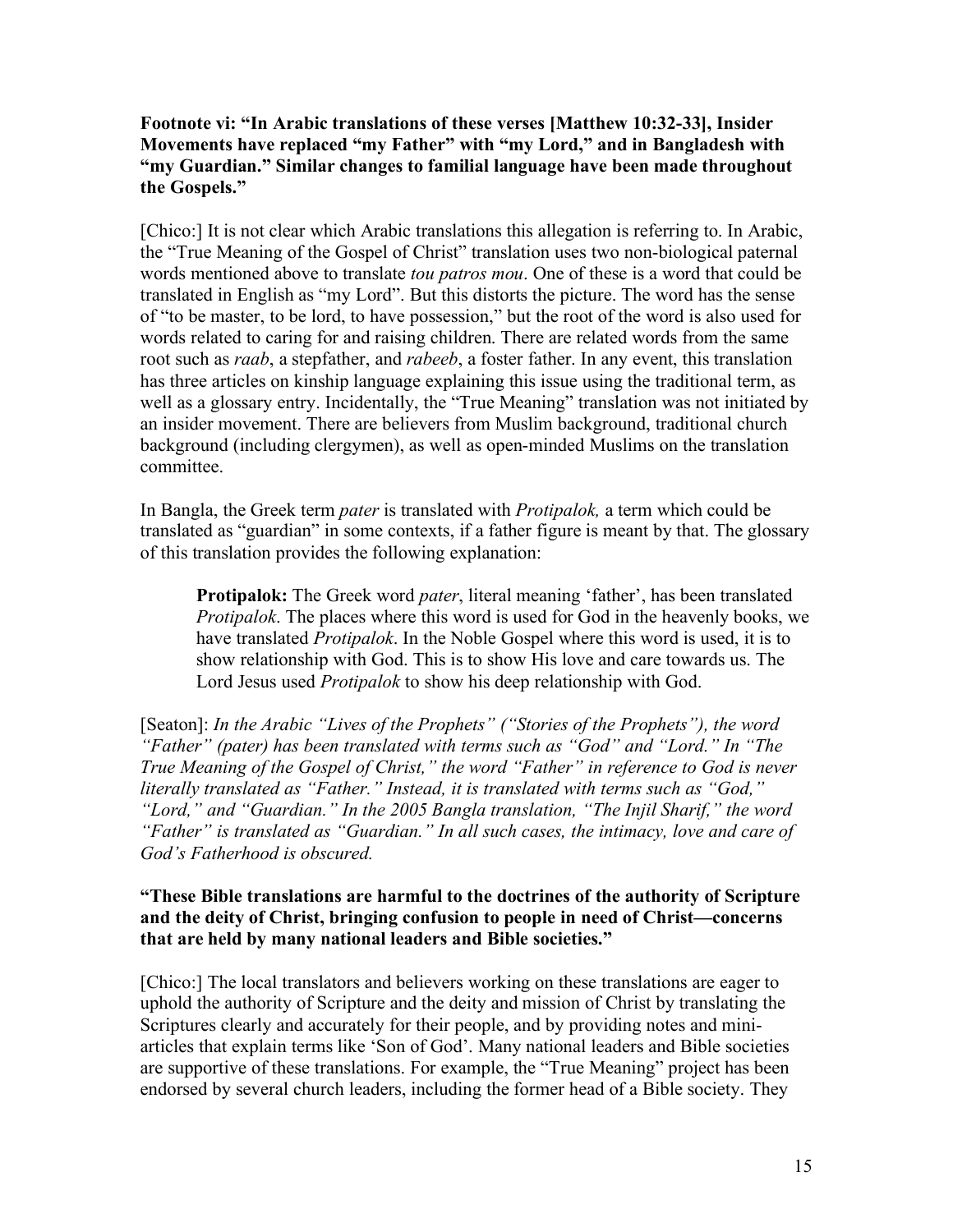have not found that the translations harm the orthodox doctrines of the Trinity or undermine the authority of Scripture.

In contrast to these, the Bible Society of Bangladesh expressed objections to the new Bangla translation, or what they knew of it. So the United Bible Societies in 2008 organized a fact-finding commission led by Richard Jeske of the American Bible Society to visit Bangladesh and conduct an investigation of the issues. This "Goodwill Mission" included leading figures from the United Bible Societies, American Bible Society, and two Bible societies of Asia. They found the situation there to be quite different from what had been reported to them. They wrote a fifty-page report which everyone interested in the topic ought to read.

[Seaton:] *As Larry Chico confirms, the Bangladesh Bible Society indeed raised objections to the new Bangla translation of 2005. It is both illuminating and tragic that the concerns of indigenous Christians were rejected by outside agencies and Westerners.*

*Powerless to stand against the resources of well-funded Western agencies, the Bangladesh Bible Society published a legal notice on June 10, 2005, in the Dhaka Daily Star,*

*. . . to inform the public at large that a version of the Scriptures, i.e. the Holy Bible, has been marketed by some persons/an interested quarter, without any consultation with or approval of [the Bangladesh Bible Society], who has found the same as controversial and as such could lead to misunderstanding and disturb the religious harmony among the people within the Christian community as well among the other faith or faiths.* 

*Furthermore, in May 2011, the Presbyterian Church of Bangladesh wrote to the PCA asking for its help and identifying the harmful practices of Insiders in Bangladesh:* 

- *The greatest challenge is their publishing the Gospel of Mark under the name of "Masih" and four Gospels and Acts of the New Testament named as "Injil." In these publications, they omitted the phrases like "Son of God," "Father," "Abba," etc. or replaced with other words. We are convinced that they published a new Injil to justify their theology and missiology.*
- *The Insiders through these practices are destroying the image of Christians with their Muslim neighbors and the reputation of the Bible.*
- *Reactions: The Bangladesh Bible Society (BBS), Isai Fellowship in Bangladesh – IFB [a national association of the Muslim Background Churches] and other national bodies in Bangladesh have strongly opposed the Insiders. Christian leaders recognize that this movement is not local or indigenous but imported by Western missionaries, and this work continues because of money flow.*

*Larry Chico may be correct that outside agencies support the Insider translations, but clearly Bengali Christians—including those from a Muslim background—do not.*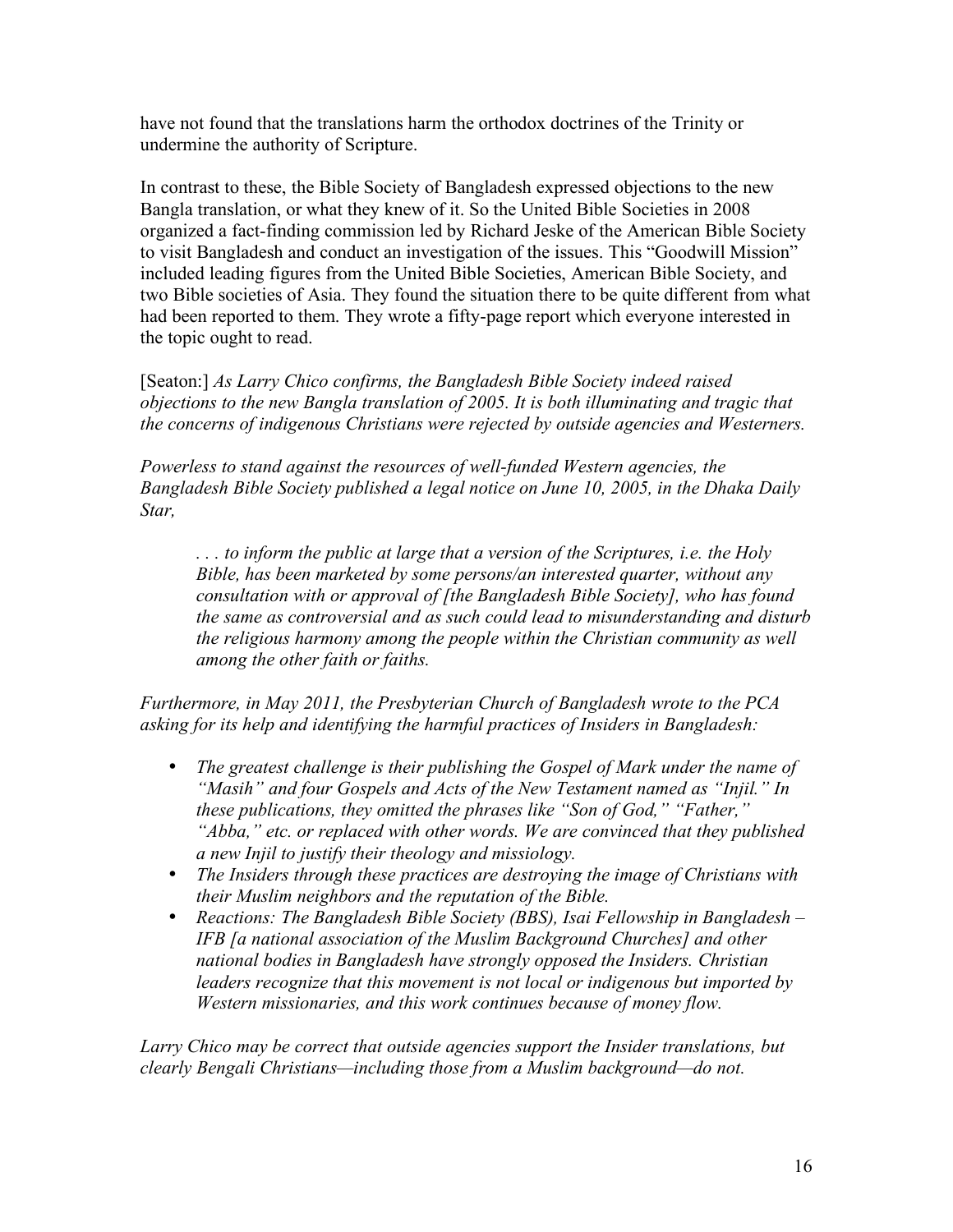*The Presbyterian Church in America joins with these Bengali Christians, affirming that Bible translations that remove "Father," "Son" and "Son of God" from the text are indeed "harmful to the doctrines of the authority of Scripture and the deity of Christ."* 

# **Footnote vii: Statistics from Parshall article used to support claim of syncretism.**

[Chico:] The data cited by the author of this Overture, taken from article by Phil Parshall, left out other statistics given by Parshall that would undermine the bleak picture he wishes to paint. Here are some of the statistics that Parshall calls "the good news" in his article:

- 76 percent meet once a week in Christian worship.
- 16 percent meet more than once a week in worship.
- 66 percent read or listen to the Gospels daily.
- 21 percent read or listen to the Gospels once a week.
- 55 percent say God is Father, Son, and Holy Spirit. [Others seem to prefer other terms, such as "God, Christ, and the Holy Spirit," as Paul usually did.]
- 97 percent say Jesus is the only Savior.
- 93 percent say, "Allah loves and forgives because Jesus gave His life for me."
- 100 percent say, "People can be saved from evil spirits by faith in Jesus."
- 100 percent pray to Jesus for forgiveness of sin.
- 97 percent say they are not saved because of Muhammad's prayers.
- 100 percent feel peace and close to God when reading the New Testament. (Taken from Phil Parshall, "Danger! New Directions in Contextualization" October 1998, EMQ Online)

[Seaton:] *The footnote is attached to the assertion in the main body of the overture that "these Bible translations are harmful to the doctrines of the authority of Scripture and the deity of Christ, bringing confusion to people in need of Christ." The issues regarding doctrinal compromise have already been addressed above. The assertion that these translations are confusing people is substantiated by the footnote and the reference to the EMQ article. The statistics that are cited are the ones most germane to the issue of revelation and the concern in the footnote of the "potential for syncretism." A statistic showing how often people read or listen to the Gospels has little to do with syncretism per se—unless those Gospels have been compromised by removing familial language. The following statistics "from a survey of nationals in an Insider Movement in South Asia" were included in the footnote:*

*Of these C5 adherents,* 

- *50% go to the traditional mosque on Friday.*
- *31% go to the mosque more than once a day. They do standard Arabic prayers which affirm Muhammad as a prophet of God.*
- *96% say there are four heavenly books, i.e. Torah, Prophets, Gospels, and Qur'an.*
- *66% say the Qur'an is the greatest of the four books.*
- *45% do not affirm God as Father, Son, and Holy Spirit.*
- *45% feel peace or close to Allah when listening to the reading of the Qur'an.*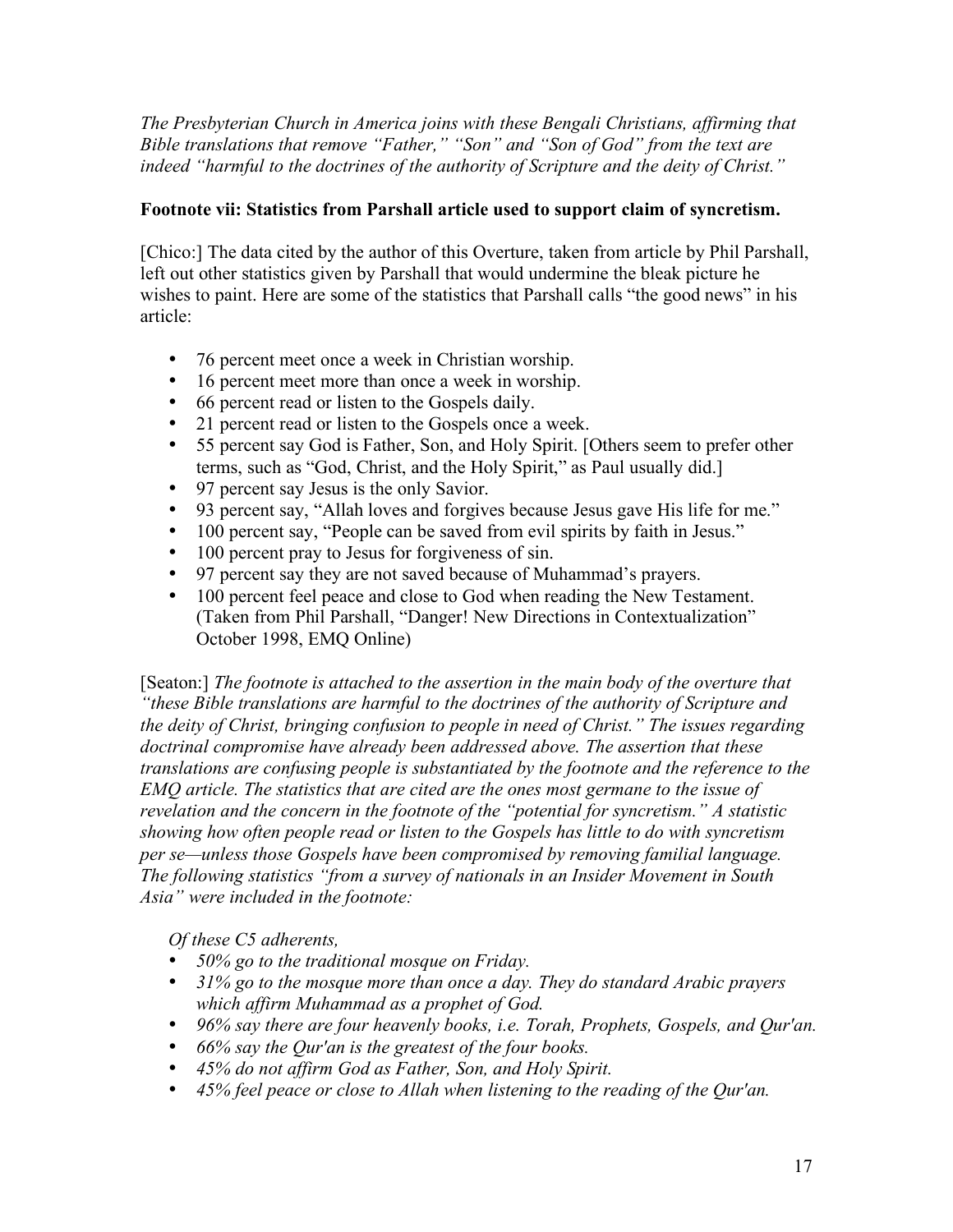*The concern prompting the overture is not that "100 percent feel peace and close to God when reading the New Testament" or any of the other statistics that Larry Chico cites. The concern is that the translations in question are leading many people astray. The concern is that explicit or implicit affirmations that the Qur'an is authoritative are leading many people astray. When 96% of C5 adherents affirm that the Qur'an is one of four "heavenly books," i.e. a revelation from God himself, that is cause for alarm. In fact, if even one person affirms the Qur'an in this way, it is cause for corrective action.*

## **Footnote vii cites criticism by a Bengali Christian leader.**

[Chico:] The Overture only cites this one critic. All new Bible translations have their critics. Critics do not need to use this translation, but many Bangladeshi brothers and sisters prefer it. It is worth noting that the main translator in this project, a Bangladeshi, is an ordained member of the largest Presbyterian synod in Bangladesh and has served as its general secretary. Certain local critics demanded that the synod dismiss the translator from membership and denounce his faith. Those in the synod backed the translator and refused to do so. The dean of the largest Catholic college in the capital city has complemented the translator on the translation.

[Seaton:] *At the time of writing the overture, I chose to use a direct quote of a Bengali Christian leader I know personally. This man is from a Muslim background, and is now faithfully starting new churches and training leaders from Muslim backgrounds to reach their countrymen for Christ. It is one of the largest networks of its kind anywhere, and something we should support.* 

*Since drafting the overture, though, other leaders in other Muslim countries have heard about the PCA's interest in taking up this issue. Formal letters from churches and Bible societies in Malaysia, Bangladesh, Pakistan, Iran, and the Middle East were sent to the General Assembly of the PCA. These letters expressed heartfelt concerns about Insider Movements and the translations that remove familial language. Each of these letters asked the PCA to stand with them. A representative quote from the letter dated June 5, 2011, from the Presbyterian Church in Malaysia expresses their shared convictions:*

*As a church in a Muslim majority country, we are concerned that there are currently movements to remove all reference to God as "Father" and His Son, our Lord Jesus Christ as "Son of God" in the translation of the Holy Scripture to the local language. It has come to our knowledge that you are discussing this issue at your General Assembly. We ask that you stand with us, to inform your churches to cease funding such translation work if there is and also to use your good office to ask churches in other denominations in America to do the same. We pray that all the faithful of the Lord will reach out to all people in need of the gospel with the true Word of God in all languages.* 

*Further, some pertinent details about the "main translator in this project" are also "worth noting," learned from my own experience. This man was raised in a Muslim*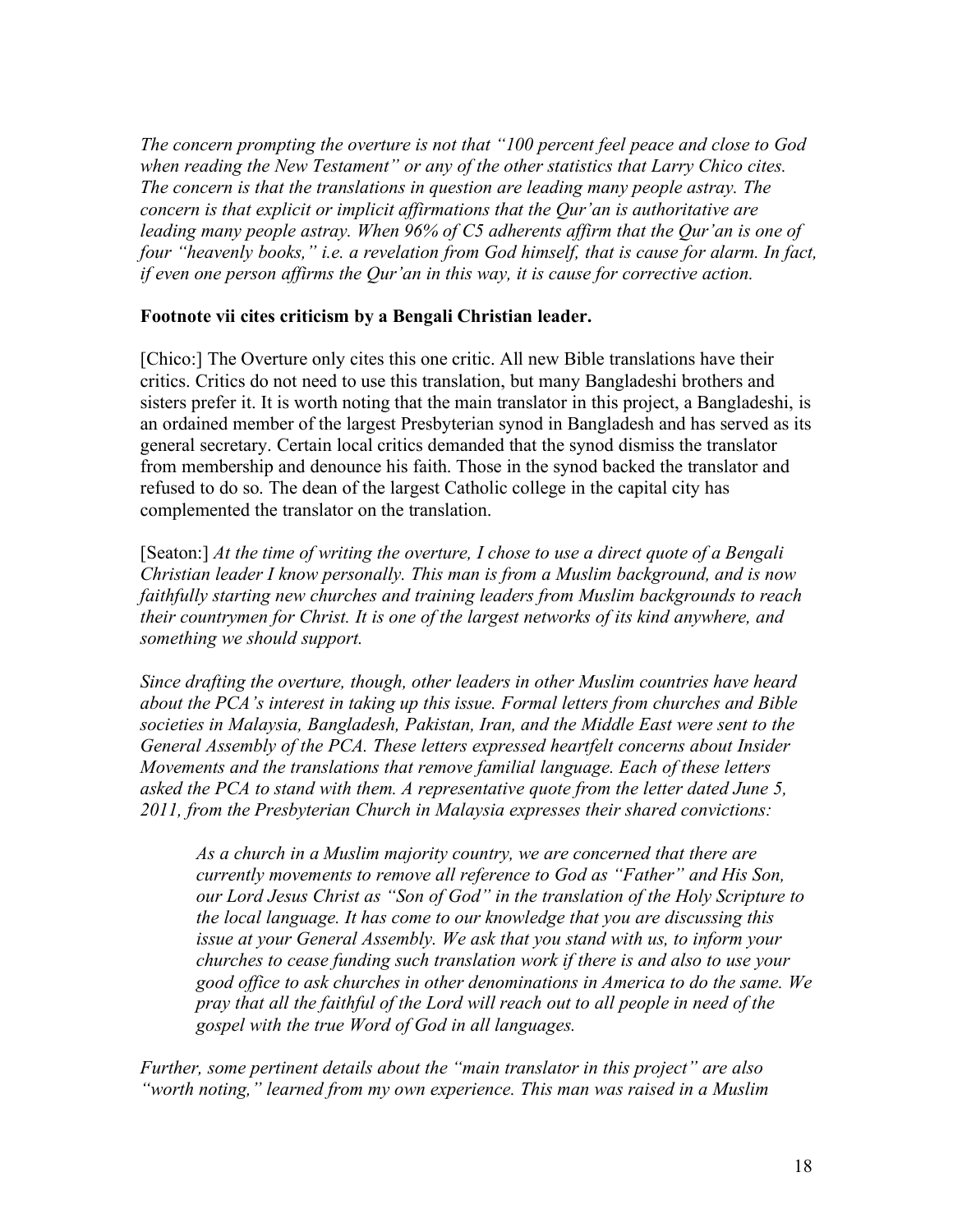*home, became a Christian, and as Larry Chico indicates, an ordained Presbyterian pastor. When Insider Movements were developing in Bangladesh, the American director supporting this initiative "urged [him] to return to his roots" and identify as a Muslim. When I and two colleagues visited Bangladesh in 2003, we asked him where he saw this C5 movement going: "Do you see this as a sect of Islam?" "No," he said, "I see this as true Islam. It is what Muhammad would have wanted had he lived long enough." We were stunned at this affirmation of syncretism. And yet, according to Larry Chico, he is the "main translator in this project" and from his quote below, the "leader of the [C5] movement." Larry Chico certainly implies support for his role. Should not the Church be wary of supporting a self-professing Muslim translating the Bible for Muslims, creating what some have termed an "Islamic translation" of the Scriptures?*

## **Footnote viii: "they do not reference the historic creeds and confessions of the Church, even the most ancient creeds accepted by the universal Church."**

[Chico:] Again, this is a blanket statement made without evidence. In the large Jesus movement in Bangladesh, the leader of the movement, who also heads the translation project, is a trained teacher of Reformed Christian theology. He was the head of the synodal theological training program, which became a national program, and he translated into Bengali a series of 21 books used in evangelical theological education. He also wrote two booklets for teaching local believers. He is certainly not opposed to the ancient creeds.

[Seaton:] *The "leader of the movement" is the same man I referred to above who returned to Islam. Years ago, prior to his "returning to his roots," he certainly referenced the historic creeds of the Church. Whether he continues to privately affirm them I do not know, but he does not reference them in his role as "leader of the movement." When I was first learning about C5 years ago, I met several times with the American director of the Western agency that works closely with this man. In trying to understand what C5 followers actually believed, I asked the American director whether the Insiders use or refer to any of the historic creeds. He expressly told me they did not and would not. Instead, they wanted their movement to develop their own theology, independent of outside influence. My desire was, and still is, not that Insider Movements would formally adopt ancient creeds, but that they would connect to the broader body of Christ—both its historic and global expressions. There is one body of Christ, one family, one tree, one temple. Each part needs the others. It is unwise and unbiblical to intentionally cut off one part of Christ's body from the others.*

#### [Chico:] Concluding comments

For those who desire to read more on this issue, it might be best to refer directly to the articles of Dr. Rick Brown which were cited in this Overture. These articles, available online in International Journal of Frontier Missiology 22:3 and 22:4, can be found here: http://www.ijfm.org/PDFs\_IJFM/22\_3\_PDFs/91-96Brown\_SOG.pdf http://www.ijfm.org/PDFs\_IJFM/22\_4\_PDFs/135-145%20Brown\_SOG.pdf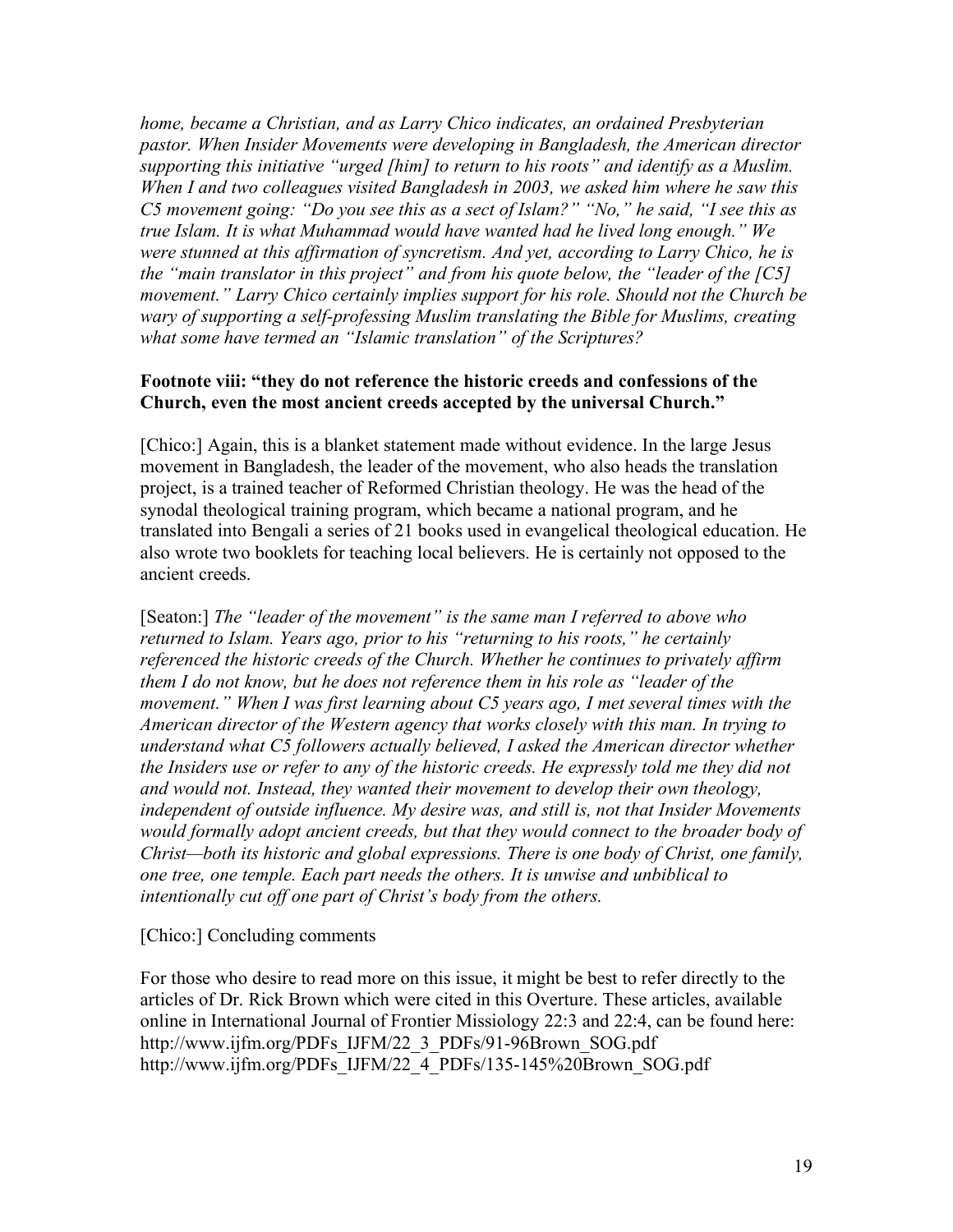Vern Poythress, professor of New Testament at Westminster Theological Seminary, has also written recently on this topic here: www.framepoythress.org/poythress\_articles/2011Bible.htm

The Wycliffe Global Alliance has made a statement to clarify their stance on this matter: http://www.wycliffe.net/Missiology/BibleTranslationandMission/tabid/94/Default.aspx?i  $d=2213$ 

[Seaton:] *Other articles cited in the overture that may be beneficial to read include*

- *Jay Smith, "An Assessment of the Insider's Principle Paradigms," (April 2009) http://www.answering-islam.org/fileadmin/authors/smith/insider\_assessment.pdf;*
- *Basil Grafas, "Insider Movements: An Evangelical Assessment," (August 2006); http://www.i2ministries.org/index.php?option=com\_content&view=article&id=120:i nsider-movements-an-evangelical-assessment&catid=27:articlescategory&Itemid=72*
- • *Timothy Tennett, "Followers of Jesus (Isa) In Islamic Mosques: A Closer Examination of C-5 'High Spectrum' Contextualization," (Fall 2006). http://174.121.134.66/~mtwcr/wp-content/uploads/2011/01/Followers-of-Jesus-in-Islamic-Mosques-Tennent.pdf*

[Chico:] May God guide the deliberations of the General Assembly on this important matter.

[Seaton:] *Regarding the final outcome of the Assembly, the overture was approved by an overwhelming majority, with no pastor or elder publicly defending the removal of familial language. The final version of the overture is attached to the end of this paper.* 

*Note: In preparation of "Towards A Faithful Witness," I contacted Rick Brown and Larry Chico to ask for feedback on the final draft of this paper. Their feedback came in the form of four documents: three articles that, in their words, express their views more clearly, and a seven page document stating their clarifications to what was written in the paper. As it would be beyond the scope of this paper to include all of that feedback, along with any additional response I might feel obligated to offer, I refer the interested reader to contact Wycliffe and/or SIL for these documents. For my part, I was not persuaded to make changes to my response. While we disagree over what I perceive are the necessary conclusions of "Concerning Overture 9" and published material referenced in this paper, my hope is that we can all echo Larry Chico's prayer for God's guidance on this exceedingly important matter.* 

*Scott Seaton October 2011*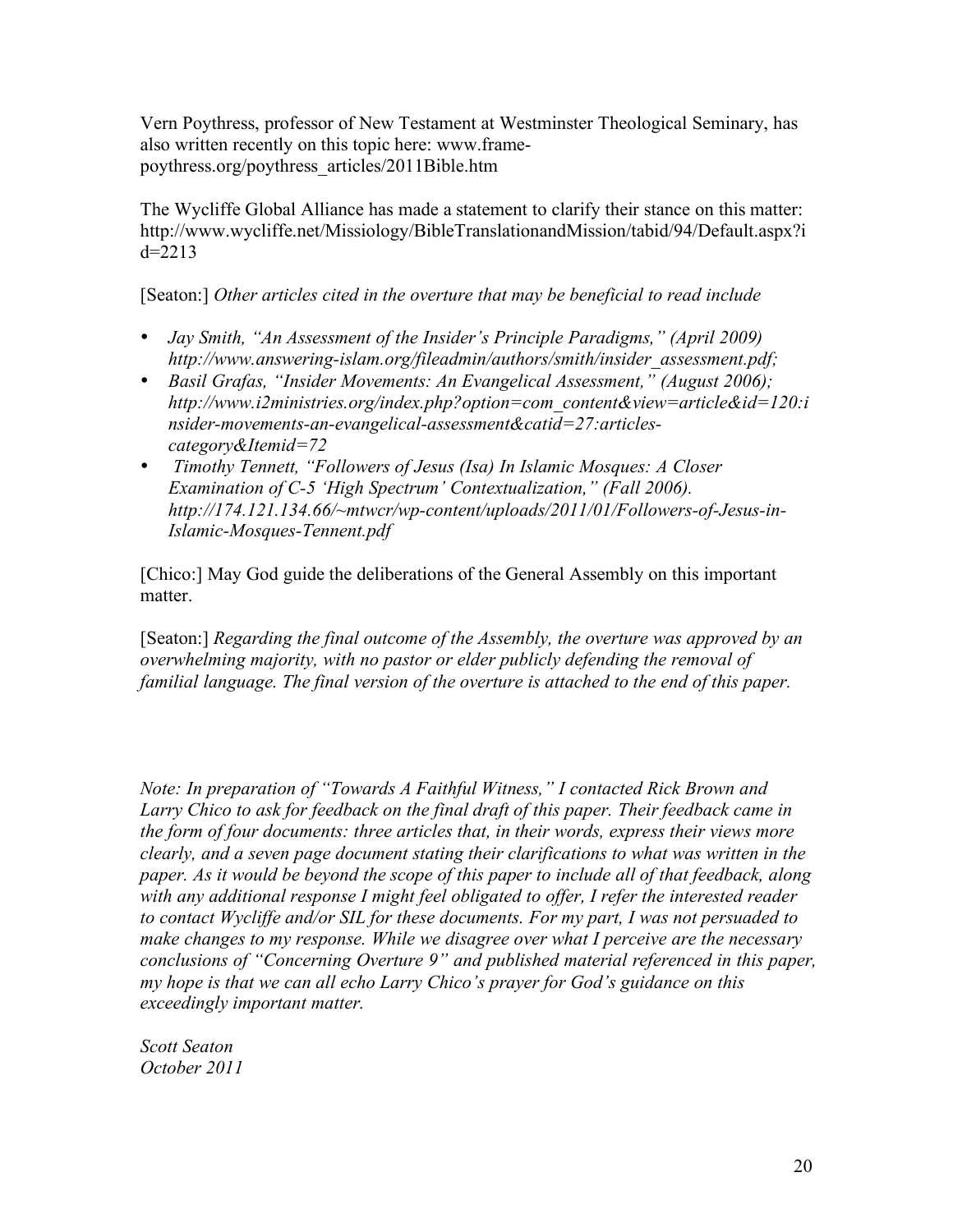# **A Call To Faithful Witness**

Approved By The 39<sup>th</sup> General Assembly Of The Presbyterian Church In America June 10, 2011

Whereas; the Church is called to take the gospel to all peoples, including those who have historically been resistant to the gospel;

Whereas; contextualizing the language and forms of the gospel, while remaining faithful to the truths of Scripture, is good and necessary for the advancement of the gospel;

Whereas; the Church must exercise wisdom in discerning appropriate expressions of contextualization, reserving its public corrections for genuine and substantive threats to the gospel;

Whereas; in recent initiatives known as "Insider Movements", some groups have produced Bible translations that have replaced references to Jesus as "Son" (*huios*) with terms such as "Messiah" in order to be more acceptable to Muslims;

Whereas; some Bible translations of Insider Movements have replaced references to God as "Father" (*pater*) with terms such as "Guardian" and "Lord";

Whereas; these Bible translations are harmful to the doctrines of the authority of Scripture and the deity of Christ, bringing confusion to people in need of Christ concerns that are held by many national leaders and Bible societies;

Whereas; some PCA churches have knowingly or unknowingly financially supported these Bible translations;

Whereas; Muslims should not be denied a full and faithful witness;

Therefore be it resolved that the 39<sup>th</sup> General Assembly of the Presbyterian Church in America:

- Affirms that biblical motivations of all those who seek to share the good news of Jesus Christ with those who have never heard or responded to the gospel should be encouraged;
- Repents of complacency or comfort that keep us from a faithful witness;
- Declares as unfaithful to God's revealed Word, Insider Movement or any other translations of the Bible that remove from the text references to God as "Father" (*pater*) or Jesus as "Son" (*huios*), because such removals compromise doctrines of the Trinity, the person and work of Jesus Christ, and Scripture;